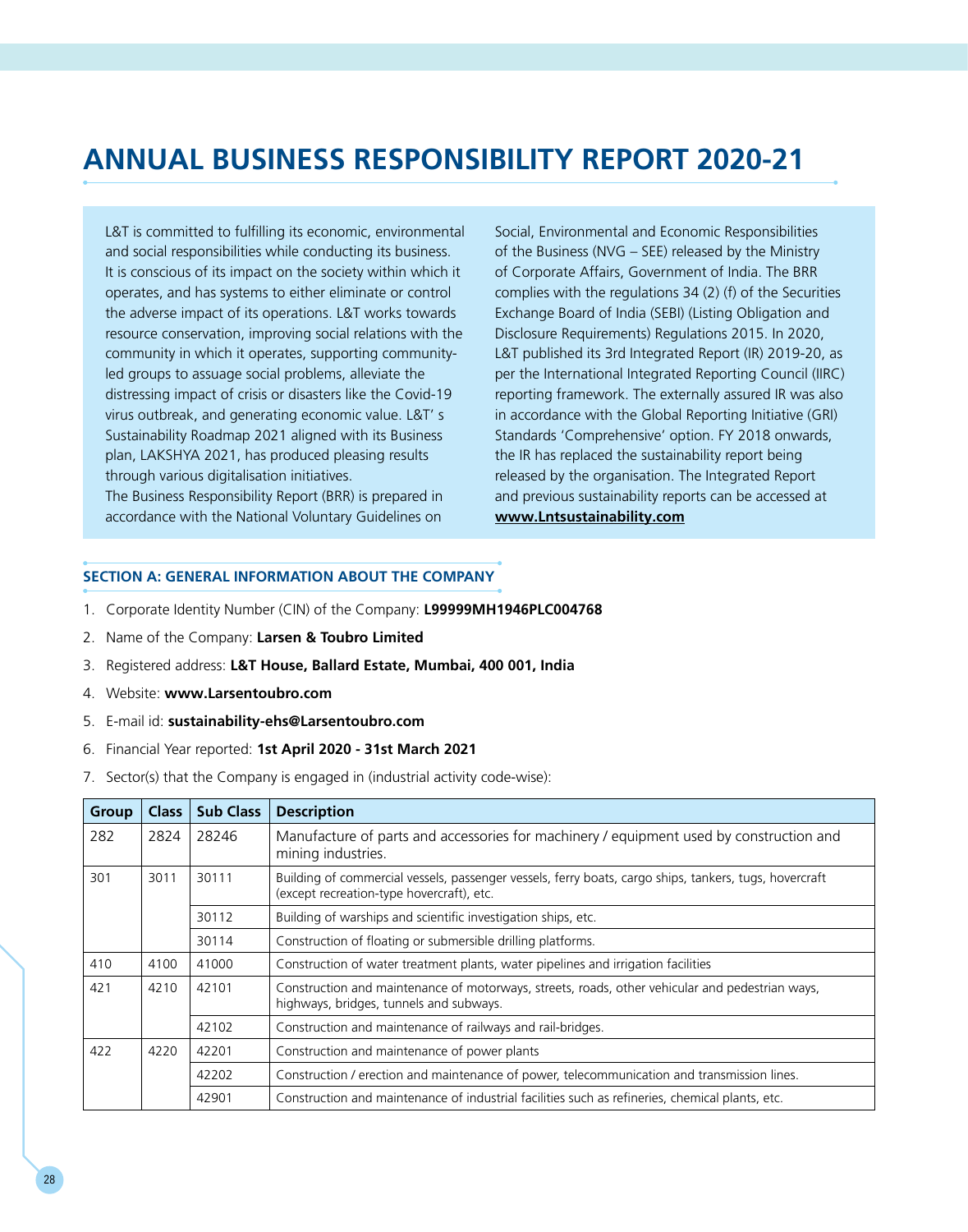

| Group / |      |       | Class   Sub Class   Description                                             |
|---------|------|-------|-----------------------------------------------------------------------------|
| 465     | 4659 | 46594 | Wholesale of construction and civil engineering machinery and equipment.    |
| 681     | 6810 | 68100 | Real estate activities with own or leased property.                         |
| 711     | 7110 | 71100 | Architectural and engineering activities and related technical consultancy. |

8. List three key products/services that the Company manufactures/provides (as in balance sheet)

### **1. Construction and project related activity**

### **2. Manufacturing and trading activity**

- **3. Engineering services**
- 9. Total number of locations where business activity is undertaken by the Company
	- **i. Number of International Locations : 31 (excluding listed subsidiaries and limited life project sites.)**

### **Listed IT & Technology services subsidiaries operate from another additional 81 international locations**

#### **ii. Number of National Locations : 50**

10. Markets served by the Company – Local/State/National/International/: **All**

#### **SECTION B: FINANCIAL DETAILS OF THE COMPANY**

- 1. Paid up Capital (INR) : ₹ 280.91 crore
- 2. Total Turnover (INR) : R **73315.59 crore** [Revenue from operations]
- 3. Total profit after taxes (INR) : R **11336.97 crore** [Net profit after tax from continuing operations & discontinued operations]
- 4. Total Spending on Corporate Social Responsibility (CSR) as percentage of profit after tax (%): **2.06%**
- 5. List of activities in which expenditure in 4 above has been incurred: L&T's focus areas in Corporate Social Responsibility are as follows:
	- i. Health
	- ii. Education
	- iii. Water & Sanitation
	- iv. Skill Building

### **Section C: Other Details**

**1. Does the Company have any Subsidiary Company/ Companies?**

Yes

2. Do the Subsidiary Company/Companies participate in the BR Initiatives of the parent company? If yes, then **indicate the number of such subsidiary company(s):** 

 Yes. The Business Responsibility (BR) initiatives of L&T are extended to the Subsidiary/Associate Companies and they are also encouraged to participate in Business Responsibility Initiatives of the parent organisation. In addition, listed subsidiaries like L&T Finance Holdings, L&T Infotech, L&T Technology Services and Mindtree Ltd. (Listed entities) have their separate Business Responsibility Report (BRR) as a part of their Annual Reports. L&T Hydrocarbon Engineering and other unlisted subsidiary companies participate in our Business Responsibility initiatives.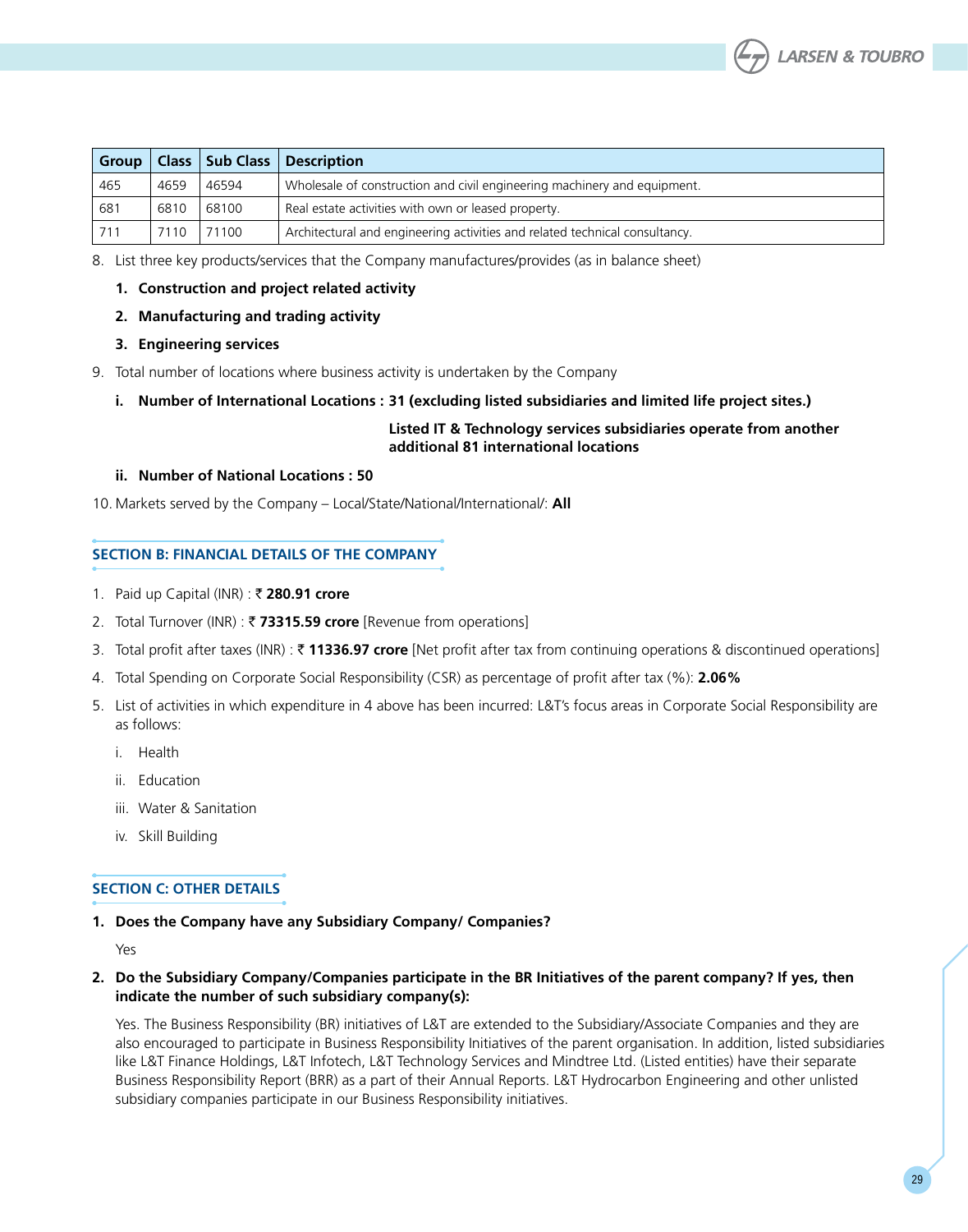### 3. Do any other entity/entities (e.g. suppliers, distributors etc.) that the Company does business with participate in the BR initiatives of the Company? If yes, then indicate the percentage of such entity/entities? [Less than **30%, 30-60%, More than 60%]:**

 Yes. The suppliers are critical to the company's operation and supply chain sustainability issues can impact its operations. L&T promotes BR initiatives in its value chain. At present, less than 30% of its suppliers/distributors participate in BR initiatives.

### **SECTION D: BR INFORMATION**

### **1. Details of Director/Directors responsible for BR**

- a) Details of the Director/Directors responsible for implementation of the BR policy/policies
	- DIN Number : **00019798**
	- Name : **Mr. R. Shankar Raman**
	- Designation : **Chief Financial Officer & Whole-time Director**
- b) Details of the BR head

| S. No | <b>Particulars</b>         | <b>Details</b>                       |
|-------|----------------------------|--------------------------------------|
|       | DIN Number (If applicable) | <b>Not Applicable</b>                |
|       | Name                       | Dr. Pradeep Panigrahi                |
|       | Designation                | <b>Head-Corporate Sustainability</b> |
| 4.    | Telephone Number           | +91-22-61238521                      |
|       | Email ID                   | sustainability-ehs@Larsentoubro.com  |

### **2. Principle-wise (as per NVGs) BR Policy/policies (Reply in Y/N)**

Name of principles:

- P1 Businesses should conduct and govern themselves with Ethics, Transparency and Accountability
- P2 Businesses should provide goods and services that are safe and contribute to sustainability throughout their life cycle
- P3 Businesses should promote the well-being of all employees
- P4 Businesses should respect the interests of, and be responsive towards all stakeholders, especially those who are disadvantaged, vulnerable and marginalised
- P5 Businesses should respect and promote human rights
- P6 Businesses should respect, protect, and make efforts to restore the environment
- P7 Businesses, when engaged in influencing public and regulatory policy, should do so in a responsible manner
- P8 Businesses should support inclusive growth and equitable development
- P9 Businesses should engage with and provide value to their customers and consumers in a responsible manner

| S. No | <b>Ouestions</b>                                                                                 | P1                                                                                                                                                                       | P <sub>2</sub> | P <sub>3</sub> | P <sub>4</sub> | <b>P5</b> | P <sub>6</sub> | D7 | P8 | pq |
|-------|--------------------------------------------------------------------------------------------------|--------------------------------------------------------------------------------------------------------------------------------------------------------------------------|----------------|----------------|----------------|-----------|----------------|----|----|----|
|       | Do you have a policy / policies for the following<br>principles?                                 |                                                                                                                                                                          |                |                |                |           |                |    |    |    |
|       | Has the policy been formulated in consultation with the relevant<br>stakeholders?                |                                                                                                                                                                          |                |                |                |           |                |    |    |    |
|       | Does the policy conform to any national /international<br>standards? If yes, specify? (50 words) | Yes. The policies are aligned with the principles of NVG<br>quidelines and conform to international standards of ISO<br>9001, ISO 14001, OHSAS 18001 and ILO principles. |                |                |                |           |                |    |    |    |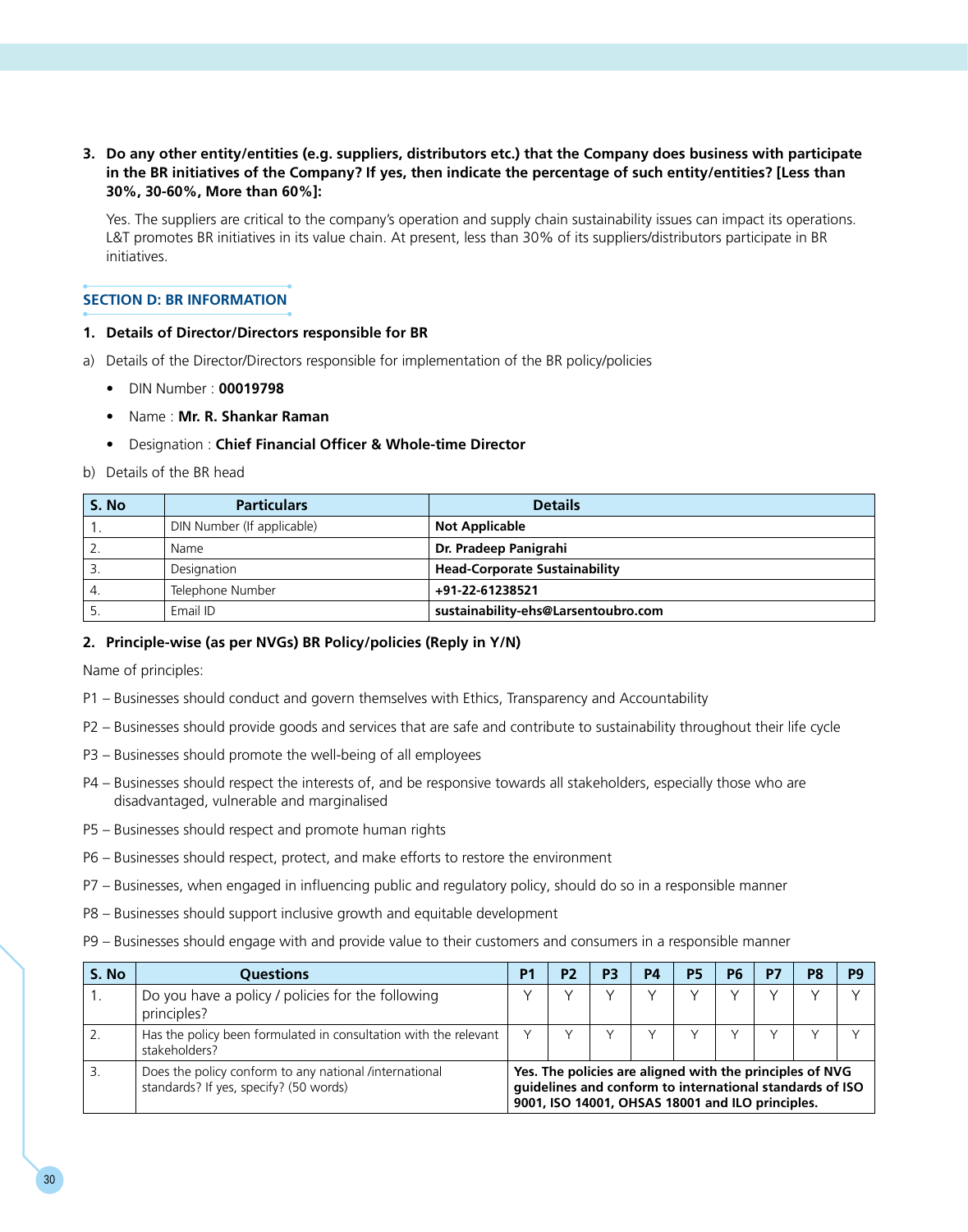| S. No            | <b>Ouestions</b>                                                                                                                                               | <b>P1</b> | P <sub>2</sub> | P <sub>3</sub> | <b>P4</b>                 | <b>P5</b> | <b>P6</b> | <b>P7</b>    | P8     | P <sub>9</sub> |
|------------------|----------------------------------------------------------------------------------------------------------------------------------------------------------------|-----------|----------------|----------------|---------------------------|-----------|-----------|--------------|--------|----------------|
| $\overline{4}$ . | Has the policy been approved by the Board?                                                                                                                     |           | Υ              | $\checkmark$   | V                         | Υ         | $\vee$    | V            | Y      | $\vee$         |
|                  | Yes.                                                                                                                                                           |           |                |                |                           |           |           |              |        |                |
|                  | If yes, has it been signed by MD/owner/CEO/appropriate Board<br>Director?                                                                                      |           |                |                |                           |           |           |              |        |                |
|                  | Signed by the Group Chairman                                                                                                                                   |           |                |                |                           |           |           |              |        |                |
| 5.               | Does the Company have a specified committee of the Board/<br>Director/Official to oversee the implementation of the policy?                                    | Υ         | Υ              | Υ              | Υ                         | Υ         | Υ         | Υ            | $\vee$ |                |
|                  | Yes.                                                                                                                                                           |           |                |                |                           |           |           |              |        |                |
| 6.               | Indicate the link for the policy to be viewed online?                                                                                                          |           |                |                | www.Lntsustainability.com |           |           |              |        |                |
| 7.               | Has the policy been formally communicated to all relevant<br>internal and external stakeholders?                                                               | Υ         | ٧              |                |                           | ٧         | ν         |              |        |                |
| 8.               | Does the Company have an in-house structure to implement the<br>policy/policies?                                                                               | Υ         | Υ              | V              | Υ                         | Υ         | Υ         | Υ            | Y      | v              |
| 9.               | Does the Company have a grievance redressal mechanism<br>related to the policy/policies to address stakeholders' grievances<br>related to the policy/policies? | Υ         | Υ              | $\checkmark$   | $\checkmark$              | ٧         | ν         | $\checkmark$ | Y      |                |
| 10.              | Has the Company carried out independent audit/evaluation of<br>the working of this policy by an internal or external agency?                                   | Υ         | Υ              | Υ              | Υ                         | Υ         | Υ         | Υ            | Υ      |                |

### 2a. If answer to S. No. 1 against any principle, is 'No', please explain why: (Tick up to 2 options) **Not Applicable**

| S. No | <b>Questions</b>                                                                                                                     | P <sub>1</sub> | P <sub>2</sub> | P <sub>3</sub> | P4 | P5 | P <sub>6</sub> | P7 | <b>P</b> |
|-------|--------------------------------------------------------------------------------------------------------------------------------------|----------------|----------------|----------------|----|----|----------------|----|----------|
|       | The Company has not understood the Principles                                                                                        | -----          |                |                |    |    |                |    |          |
|       | The Company is not at a stage where it finds itself in a position<br>to formulate and implement the policies on specified principles | $- - - - -$    |                |                |    |    |                |    |          |
|       | The Company does not have financial or manpower resources<br>available for the task                                                  | -----          |                |                |    |    |                |    |          |
| 4.    | It is planned to be done within next 6 months                                                                                        | -----          |                |                |    |    |                |    |          |
| 5.    | It is planned to be done within the next 1 year                                                                                      | -----          |                |                |    |    |                |    |          |
| 6     | Any other reason (please specify)                                                                                                    | -----          |                |                |    |    |                |    |          |

### 3. **Governance related to BR**

• Indicate the frequency with which the Board of Directors, Committee of the Board or CEO to assess the BR performance of the Company. Within 3 months, 3-6 months, Annually, More than 1 year

### **Annually**

• Does the Company publish a BR or a Sustainability Report? What is the hyperlink for viewing this report? How frequently it is published?

 Yes, L&T has been publishing its Sustainability report annually as per the Global Reporting Initiative (GRI) framework since 2008. From 2017-18, the Sustainability Reports have been replaced by an Integrated Report (IR) which follows GRI Standards as well as International Integrated Reporting Council (IIRC) framework. The Integrated Report is externally assured. L&T is following the GRI Standard 'In Accordance – Comprehensive' report. The reports can be accessed at www.Lntsustainability.com.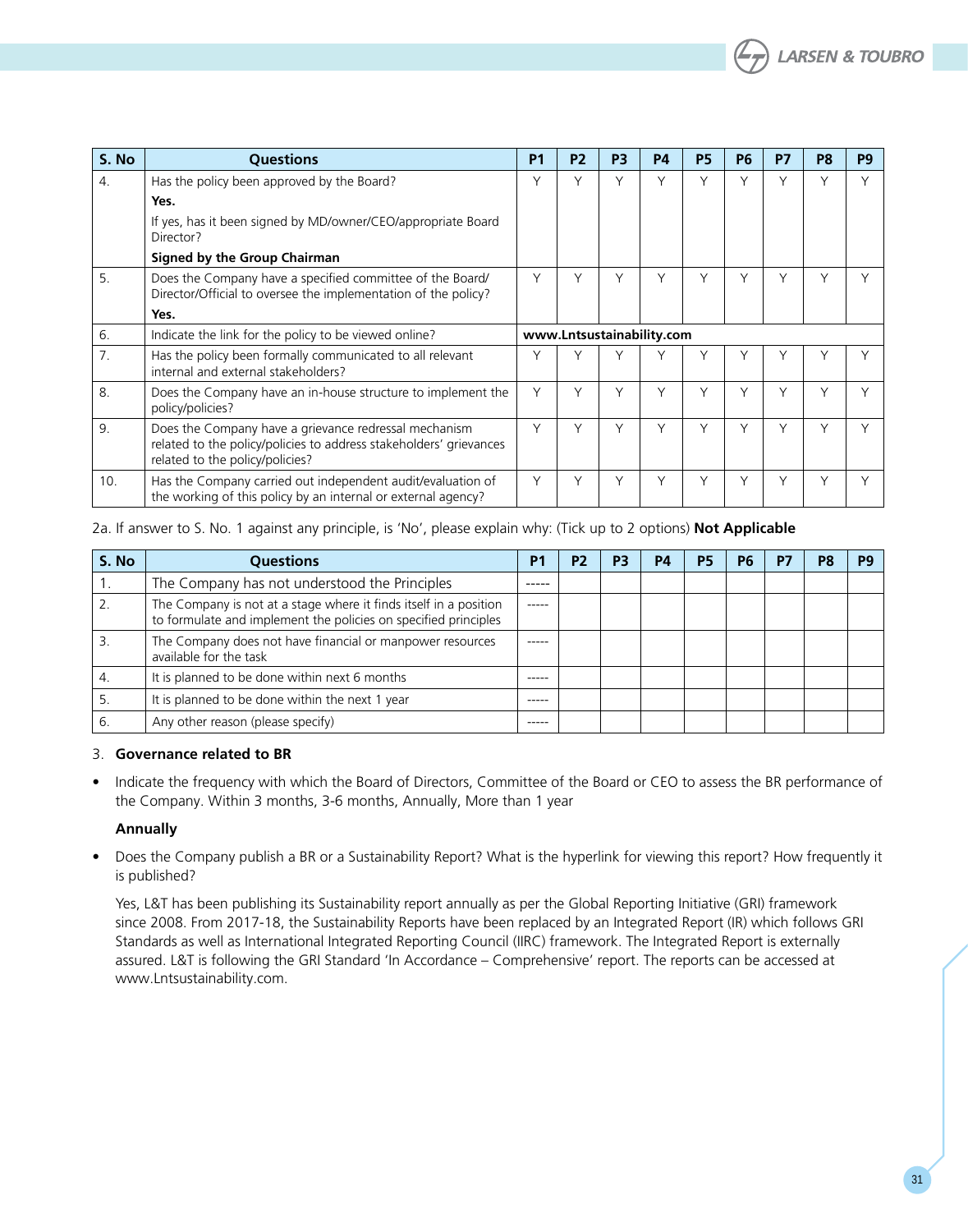# **SECTION E:**

# **Principle 1: Businesses should conduct and govern themselves with Ethics, Transparency and Accountability**

At Larsen & Toubro, Corporate Governance is fundamental to the business and core to its existence. The philosophy is based on the transparent governance and disclosure practices, respect for human rights, individual dignity and adherence to the norms of moral and professional conduct. L&T is a professionally managed Indian multi-national company and committed to total customer satisfaction and enhanced value creation. The vision of L&T is inclusive, with a culture of caring and trust enabled by the corporate policies. These are also applicable to all its subsidiary and associate companies.

L&T has laid down its Code of Conduct (CoC), which is applicable to Board members, senior management and employees. The objective is to remain committed and vigilant towards the ethical conduct of business processes and instil a sense ownership of the Company. All designated employees, including Board Members, adhere to the CoC and provide an annual declaration of their compliance.

A separate detailed CoC is in force for all other employees covering supervisory, executive and management staff. Apart from a preamble explaining the principles of honesty, ethics and integrity, the Code covers all aspects of functioning, including anti-trust behaviour, information security, insider trading rules, professional engagements, use of Company assets and brand logo, intellectual property, respect for human rights, overarching corporate HR philosophy including equal opportunity employment, prohibited items, social media code of conduct, use of information technology assets, anti-bribery policies and other aspects of individual governance codes. The Code incorporates reporting structures and a graded escalation matrix to be followed in case any breaches are noticed or pointed out, including reference to the Whistle Blower Investigation Committee in appropriate cases. The Code is also applicable to unlisted subsidiaries.

The CoC is available at [https://investors.larsentoubro.com/](https://investors.larsentoubro.com/CodeOfConduct.aspx) [CodeOfConduct.aspx.](https://investors.larsentoubro.com/CodeOfConduct.aspx) Periodic training is conducted for relevant stakeholders to make them aware of the CoC and amendments thereof. All new employees undergo training on the CoC in induction / orientation programmes. The training module on the CoC is also hosted on L&T's intranetbased 'Any Time Learning' (ATL) portal. The Graduate Engineering Trainees (GETs) and Post Graduate Engineering Trainees (PGETs) also learn about the CoC in their 'PRAYAG' & 'SWAGAT' (special orientation) training modules.

The senior management and the audit committee of the Board are apprised of the internal processes on a periodical basis, which covers internal controls, statutory compliance and assurance.

L&T has established a separate CoC for suppliers and vendors which covers various aspects such as compliance with environmental regulations, health & safety, labour practices, human rights aspects, minimum wages rule, freedom of association and collective bargaining, prohibition on child labour, forced & compulsory labour, ethical behaviour, reducing the negative impact on society due to their operations, transparency in business processes and environment conservation.

Every new supplier needs to sign this CoC to do business with L&T. In FY21, 29,407 suppliers have signed this CoC. Training workshops, including capability-building programmes are periodically conducted for vendors and sub-contractors, and cover topics such as Environment, Health & Safety (EHS), Human Rights, business process improvements and sustainability. L&T ensures compliance by its vendors and suppliers to the CoC through periodic quality appraisals, EHS audits and assessments.

### **Whistle Blower Policy**

The Policy was formulated in 2004 and has been reviewed and updated periodically. The policy aims to offer an impartial vigilance mechanism in place for directors, senior management and employees to report their concerns about potential, suspected and actual frauds, unethical behaviour, and violations of the CoC. The Whistle Blower policy is an effective method available to employees to report without fear any wrong practices, unethical behaviour or noncompliance which may have a detrimental effect on the organisation, including financial damage and impact on brand image.

During 2020-21, a total of 48 complaints were received through the whistle-blower mechanism, all of which were scrutinised and addressed in accordance with L&T's protocol. 46 complaints were resolved and 2 complaint is in the process of being resolved. The Whistle Blower investigation committee and management maintain the anonymity of the whistle-blower at all times. The stakeholder complaints are included in the Director's Report section of the Annual Report.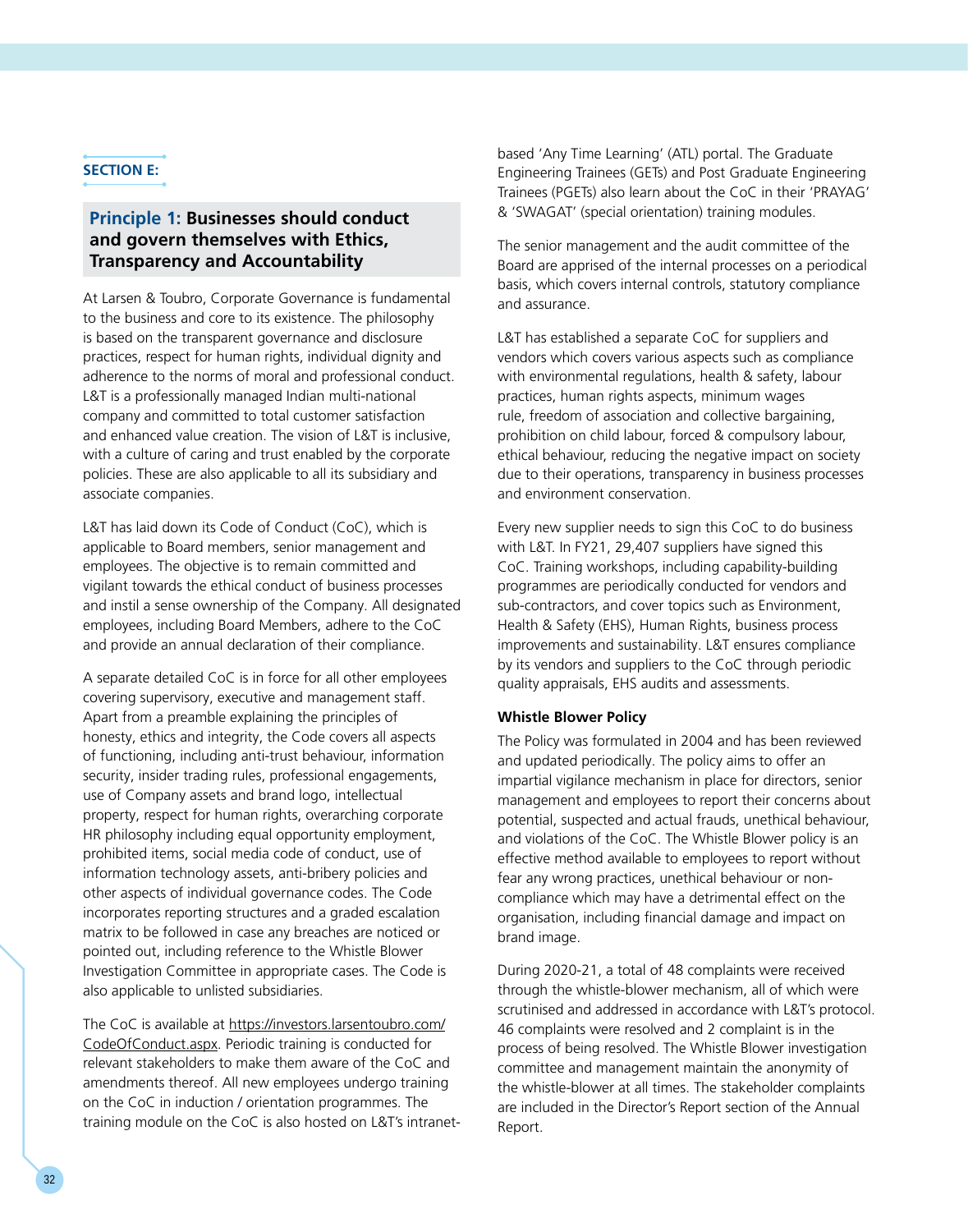

The Whistle-blower policy has also been extended to suppliers and contractors which enables them to report their concerns about unethical behaviour, misconduct, violation of legal and other requirements, improper practices, actual or suspected fraud by Company officials without the fear of unfair treatment or punishment (including loss of business).

## **Other Policies**

The various other policies that govern the general functions of L&T include:

- Sustainability Policy
- Environment Health and Safety Policy
- Green Supply Chain Policy
- Human Resources Policy
- • Corporate Social Responsibility Policy
- Policy for Protection of Women's Rights at Workplace
- **Risk Management Policy**
- Related Party Transactions Policy
- Quality Policy
- Policy on Determination of Materiality of Event or Information

The detailed policies can be found on the weblink https:// www.lntsustainability.com/corporate-policies/.

# **Principle 2: Businesses should provide goods and services that are safe and contribute to sustainability throughout their life cycle**

L&T ensures that environment, health, and safety aspects are taken into consideration at the design stage itself while manufacturing products or providing services to customers. It is our endeavour to provide safe and sustainable goods and services to our clients. Our business portfolio consists of infrastructure, energy (oil & gas/power), defence, heavy engineering, hydrocarbon projects. Sustainability aspects, including lower emissions and resource conservation, are integrated into our engineering and design. L&T also provides training to customers and customers' personnel in the safe use and handling of products.

L&T offers conservation-based products and projects, such as green buildings, wastewater treatment, recycling plants and solar PV-based power plants. These help our clients contain pollution and conserve resources. At our

own campuses, we have 13 certified green buildings and a certified Green Campus (viz., the Leadership Development Academy at Lonavala). Our campuses have adopted the zero-wastewater discharge approach and continue to ensure water positive status. Energy efficiency programmes and climate change mitigation measures are extensively implemented across L&T, contributing to greener campuses and project sites. Renewable energy is harnessed at campuses and project sites as well.

L&T's green product and services portfolio consists of metro rail projects, efficient power transmission and distribution systems, small hydro-electric power stations, solar PVbased power plants, green buildings, water treatment & distribution infrastructure, emission control equipment. Our green portfolio is focused on minimising environmental impact, e.g. reduced water consumption, carbon emissions, material consumption and reduced waste generation. These help our clients to move onto the low-carbon economy path.

L&T participates in the 'Make in India' programme and promotes local sourcing of products and services. The transportation of material at the project sites is optimised based on the project execution stage. Many of our infrastructure projects are at remote locations, and therefore goods and services are procured from local producers and the surrounding areas as far as possible. L&T has adopted the 3R (Reduce, Recycle & Recover) principle for material conservation. Material recycling and the use of alternative material (in place of natural material) are extensively practiced by our infrastructure business. The Sustainability Roadmap 2021 targets increasing recycling / use of recycled material by 5%.

Fly ash is used as a substitute for cement in construction, crushed sand is used in place of natural sand, and blast furnace slag is used. These are some of the conservation methods practiced at project sites. However, since most of L&T's products are 'engineered to order' and based on customer-specific requirements, the potential for use of recycled material for products is limited.

# **Principle 3: Business should promote the well-being of employees**

L&T's growth depends upon the growth of the employees within the organisation. The commitment, enthusiasm and dedication of employees has helped L&T become a large organisation of repute within India and in other geographies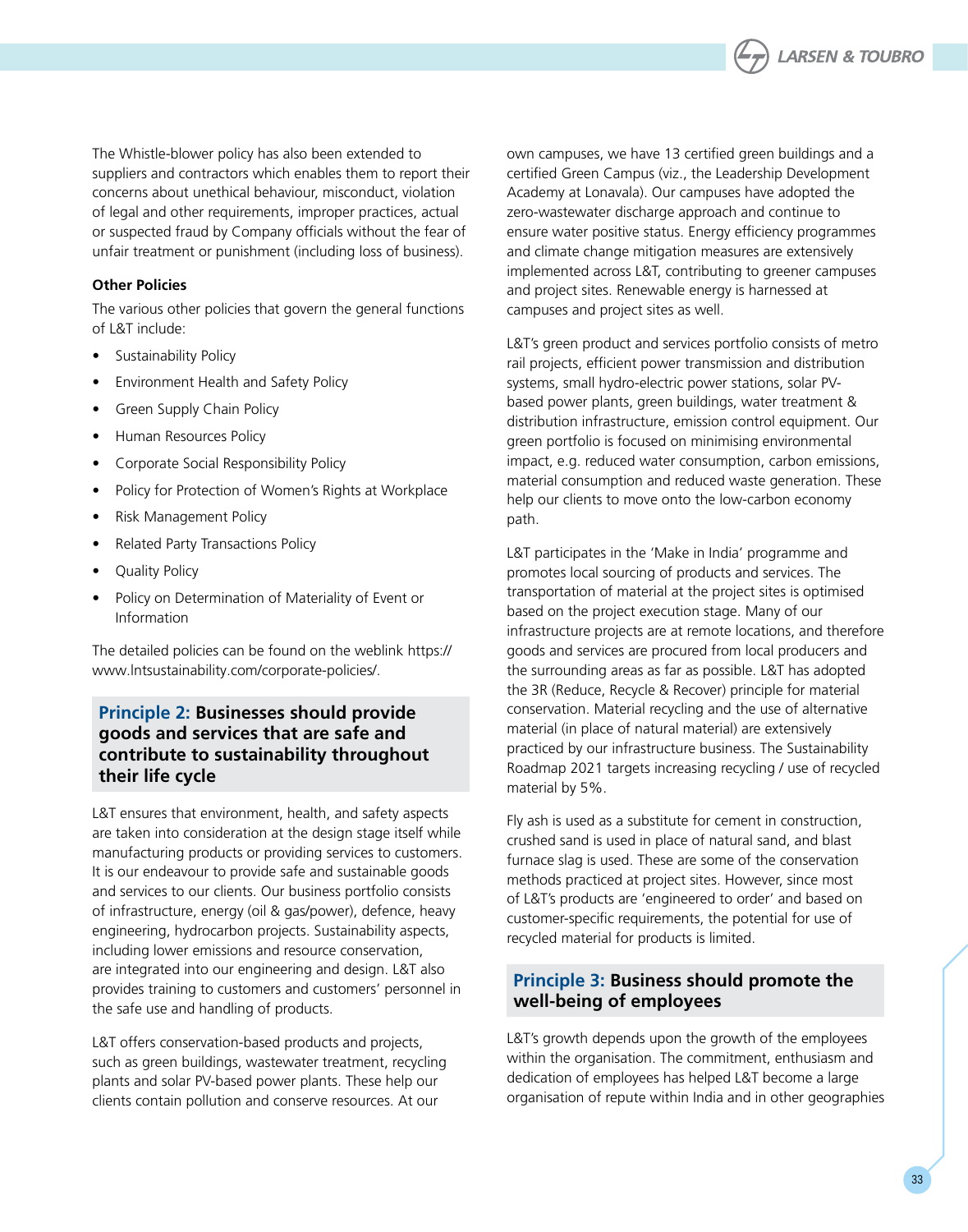

*L&T's 24-acre Leadership Development Academy at Lonavala, near Mumbai*

where we operate. L&T nurtures and motivates its talent pool through its leadership programmes and other forms of monetary and non-monetary incentives. L&T recognises that employees spend a better part of their working lives at their workplace. The organisation hence provides workplace infrastructure that is conducive to the well-being of staff – this includes good IT infrastructure, ergonomic seating, recreation areas, high standards of hygiene and other services such as basic medical care facilities. The policies of the Corporate Human Resources Department form a strong framework for workforce management. Fostering a culture of caring and trust are embedded in various corporate policies like the Environment, Health & Safety (EHS) Policy, Whistle-Blower policy, Protection of Women's Rights at Workplace Policy and the CoC.

L&T does not discriminate against employees based on caste, religion, region, gender or physical disability, and the merit of candidates is always accorded top priority for selection and promotion. L&T adheres to the UNGC (United Nation Global Compact) principles which include Human Rights clauses. These clauses are part of our contracts with suppliers, partners and NGOs, and are extended across our supply chain.

L&T recognises the employees' right to form unions and associations affiliated with trade unions at its manufacturing campuses. 5.26% of permanent employees are covered under the unionised employee category. L&T has provided direct employment to 80 Persons With Disabilities (PWDs)



L&T showcased stories of a few of its women staffers whose inner *strengths enabled them to surmount challenges*

and the supply chain has employed 19 PWDs. During FY21, L&T did not receive any complaint in respect of child labour, forced / involuntary labour.

### **Total workforce**

| L&T employees       | 40,527   |
|---------------------|----------|
| Number of permanent | 3.149    |
| women employees     |          |
| Number of contract  | 3,20,299 |
| workmen             |          |

Training and skill-building are the pillars which support L&T's skill development agenda. Regular training and exposure to the challenges of the future are vital parts of an employee's career progression. L&T trains employees in new skills and emerging fields in addition to continual training in functional and behavioural areas. Employees are given opportunities for higher education through sponsorship in reputed colleges and by way of corporate tie-ups with renowned management institutes.

L&T's e-learning portal – Any Time Learning (ATL) – is available for employees anytime and at any place. The training modules are diverse. They are prepared by subject matter experts and complied from various knowledge sources. ATL courses are interactive, engaging and userfriendly. ATL-Next, a learning process automation and analytical platform has been hosted on L&T's intranet portal since the last two years. This intelligent and adaptive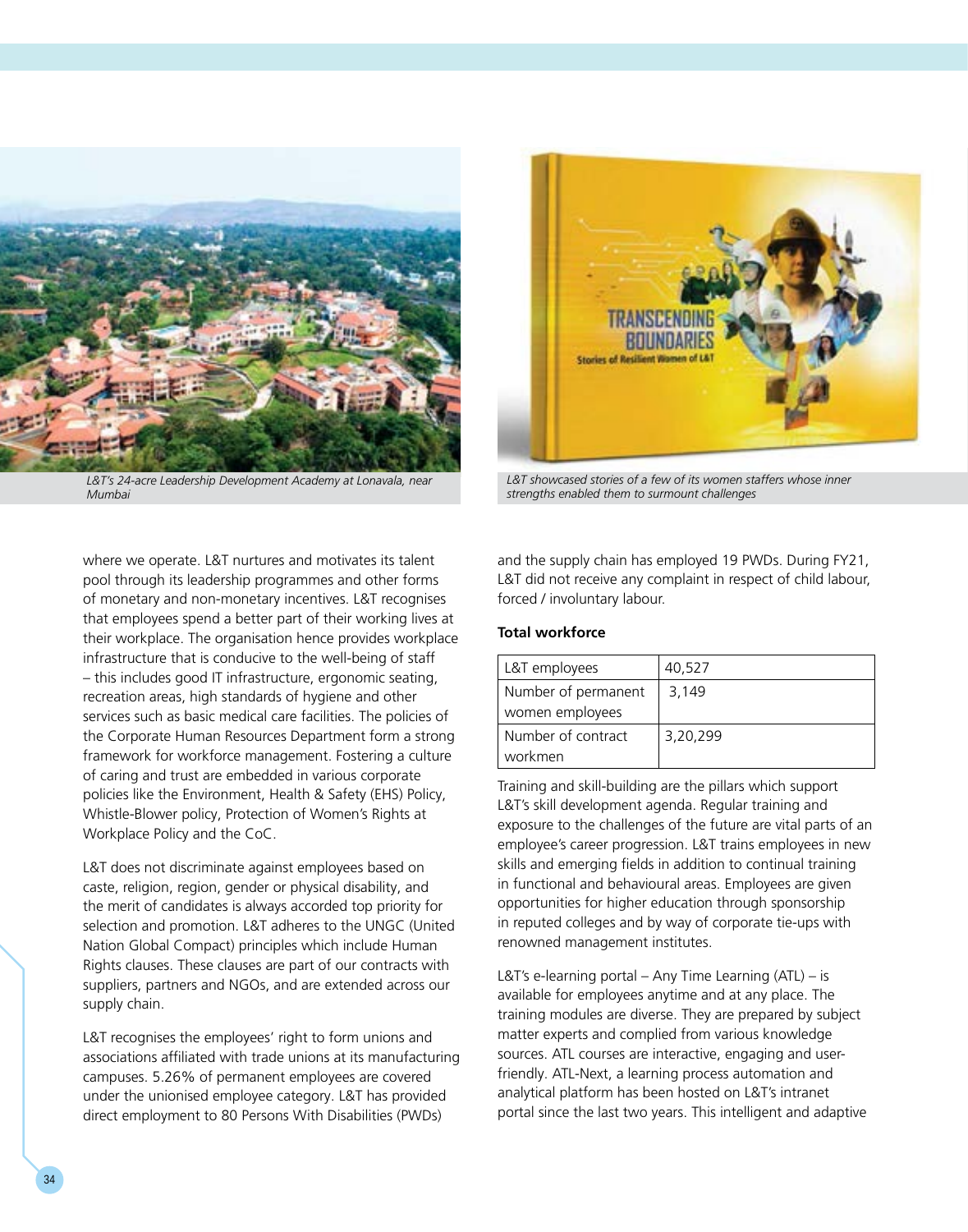



*Virtual Reality Safety Training workshop Workmen training helps enhance safety and productivity*

learning platform makes learning personal and compelling. The Leadership Development Academy (LDA) at Lonavala has been identified as a unique corporate university in India. It is a symbol of value for L&T as it helps people develop and grow by providing the right infrastructure and services to aid and enhance learning. The LDA has been recognised as a 'Research Centre' by Symbiosis International University and it also enables employees to pursue their Ph.D. programmes. In addition, various functional, technical and managerial training programmes are provided to employees through technical training centres from Mumbai (located at Madh and Mahape), Mysuru and Project Management Institutes at Vadodara and Chennai.

L&T Zero Harm Vision ensures the safety of the workforce is given high priority in all activities across facilities and project sites. Every task, job or assignment is mandated to be performed in a safe manner and this forms the foundation of our work execution philosophy.

The Management's commitment to safety is demonstrated through our structured approach, which is inclusive when undertaking business decisions and is further supported by assigning individual safety objectives.

We focus on effective implementation of health and safety practices in line with our 'Zero-Harm Vision'. This focus is to establish a safer work environment for our employees, contractors, and customers through a rigorous safety management system, of procedures, and firm

implementation. This is further extended to our supply chain partners as well.

L&T's Corporate Environment, Health & Safety (EHS) policy articulates our unwavering commitment in ensuring a safe workplace. It defines the protocols to be followed by each business across India and abroad. The safety performance of the Company is reviewed on a quarterly basis by the Company's Board, to guarantee the Corporate EHS policy is effectively implemented and adhered to across the company.

Our commitment to safety requires that all our employees and supply chain partners undertake regular safety training, which includes Tool Box Talks, emergency mock drills and task specific safety briefings. All new employees are introduced to the aspects of safety and all contract workmen receive mandatory safety training before the commencement of work.

L&T is the first corporate organisation in India to be accredited as 'Course Provider' by the National Examination Board in Occupational Safety & Health (NEBOSH), UK, for delivering the International General Certificate by the Institution of Occupational Safety & Health (IOSH), UK for delivering their course.

L&T continued commitment to safety has provided more than 3.2 million man-hours of safety training were provided in FY 2020-21 to our workforce. Our wellness programme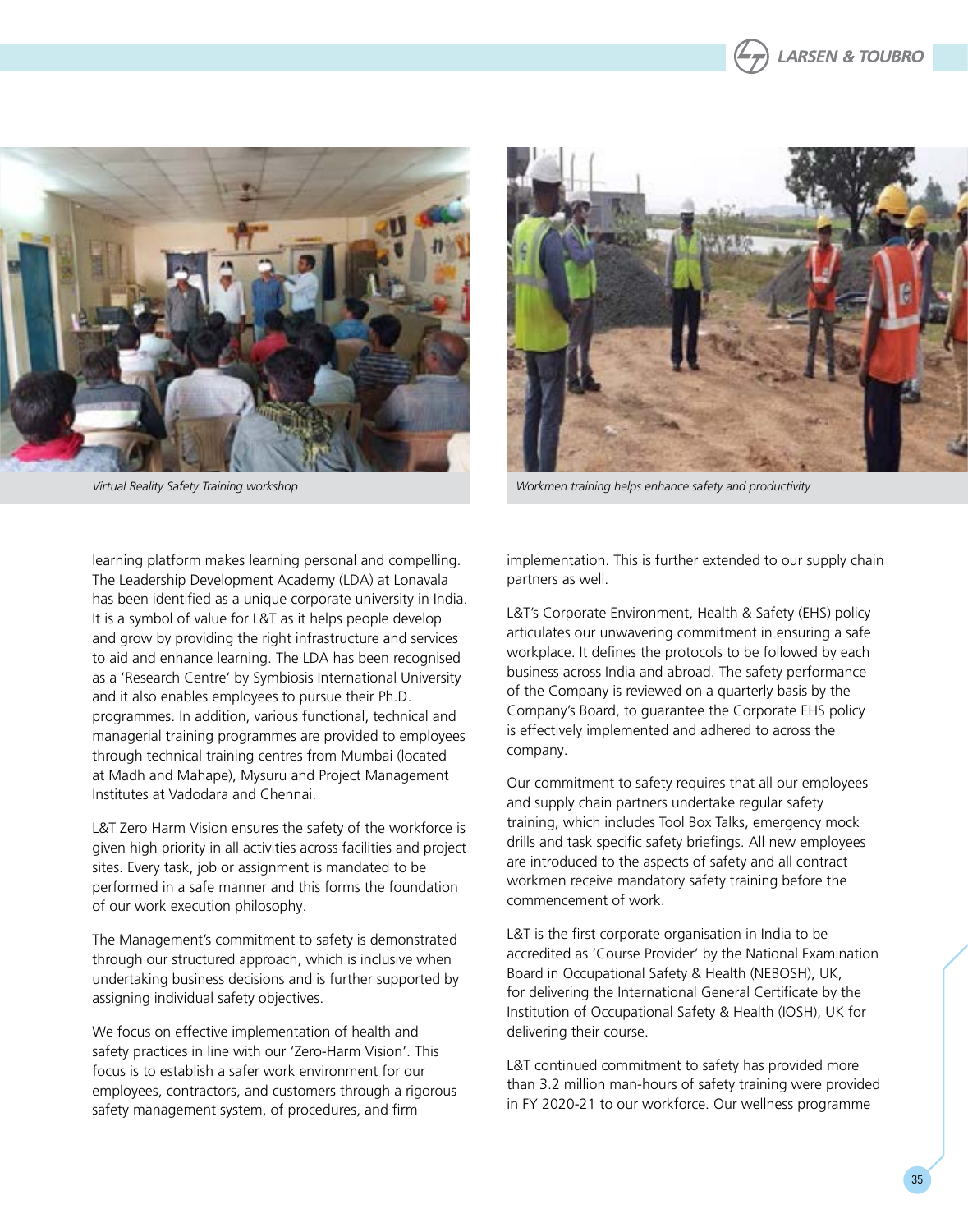



*CSR programmes increase the yield of community agriculture Employee volunteers help underprivileged children to excel in STEM (Science, Technology, Engineering & Maths)*

'Working on Wellness' is a unique initiative undertaken by the Corporate Health and Welfare Department, which conducts counselling, awareness sessions, health programmes, diagnostics camps and health workshop activities aimed at enhancing employees' wellness and well-being at office. These health interventions are grouped into six critical areas like cancer, diabetes, cardiac disease, obesity, ergonomic issues, and stress. In addition, our health programme extended to cover health check-ups, and medical support on Covid 19 virus pandemic. A programme of vaccination and awareness to our employees and workers was initiated to minimise the spread and containment of the Covid 19 virus.

# **Principle 4: Business should respect the interests of and be responsive towards all stakeholders, especially those who are disadvantaged, vulnerable and marginalized**

L&T's responsibility to stakeholders is reflected in the way we do our business. The contribution of shareholders and investors to the growth of the Company is deeply valued, and we strive to ensure that we deliver value to all stakeholders.

L&T maps both internal and external stakeholders along with vulnerable, marginalised and disadvantaged stakeholders. This large and mixed community has varied and extended expectations, and L&T strives to match or exceed expectations from all stakeholders.

Active engagement with a large and varied ecosystem of stakeholders (shareholders, employees, customers, bankers, vendors, government, communities and society at large. is done through multiple touch-points.

L&T is a pioneer in providing a counselling helpline for its employees and their families in India, in collaboration with the Tata Institute of Social Science (TISS).

Our Corporate Social Responsibility (CSR) department runs specific programmes in the areas of Education, Health, Water and Sanitation and providing livelihood opportunities to vulnerable and marginalised stakeholders. These initiatives are excuted both near and away from our campuses and project sites to ensure that the benefits reach the last mile and to the maximum number of beneficiaries.

Our Education initiatives are focused on ensuring sustainable development of communities and contribute to strengthening education and social infrastructure. These initiatives, which mostly cater to children below 18 years belonging to marginalised sections of society, provide support for better learning abilities of young minds and supplement learning in schools. The projects not only cover academics but also touch various other facets of education including nutrition at the pre-primary level, setting up of basic infrastructures such as smart classrooms and soft skills to supplement textbook education. They also help train teachers in STEM (Science Technology Engineering Maths) education and hence make a difference in the entire education cycle of the child.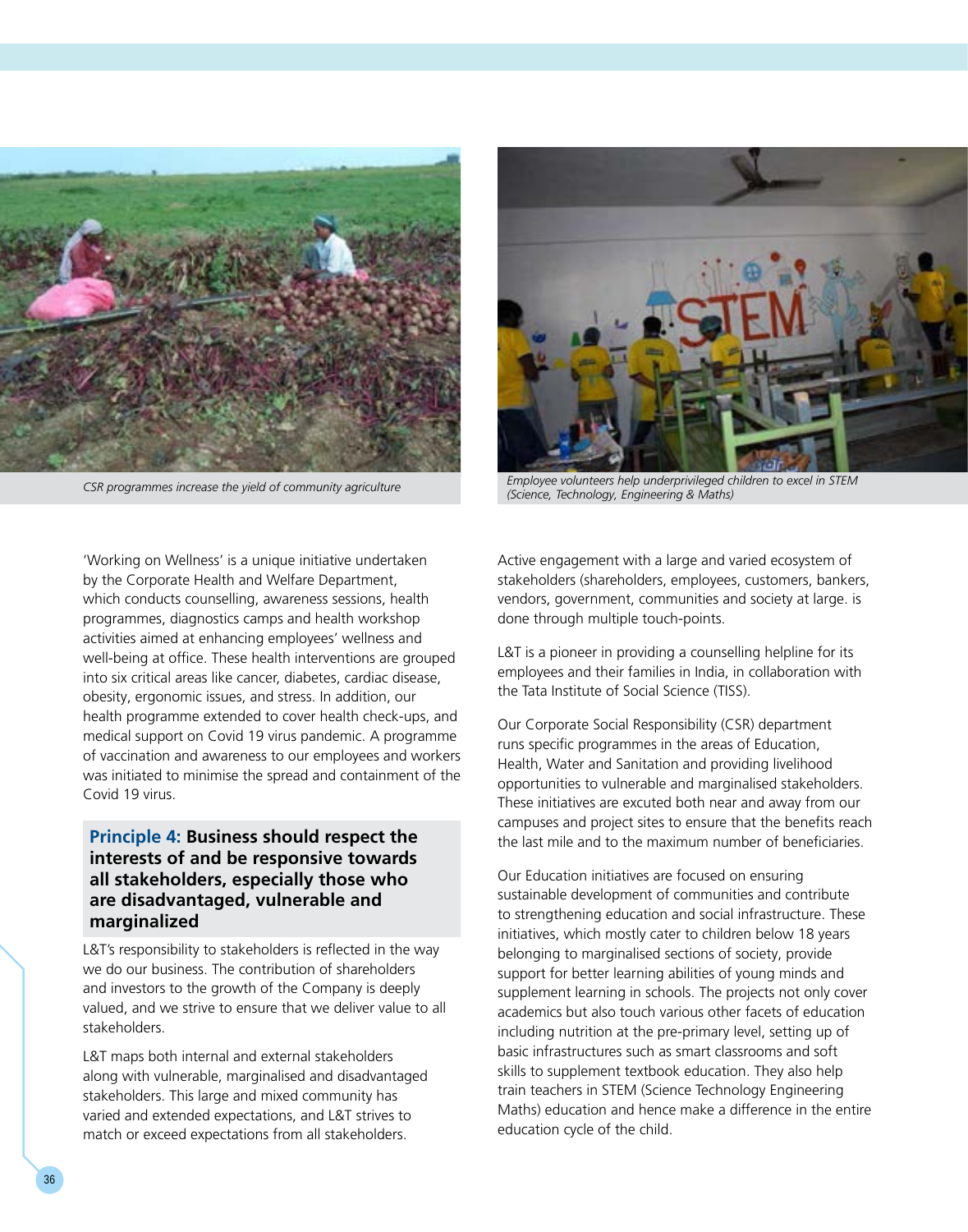





*Rainwater harvesting fosters bountiful harvests Safety Training at L&T's Construction Skills Training Institute, Panvel*

In 2020-21, L&T supported more than 500 schools and reached out to over 1.9 lakh children with its education initiatives pan-India.

L&T's interventions in the health field range from running its own health centres providing quality services ,to supporting health institutions partnering with the Government to provide necessary quality infrastructure, training the health care workers in delivering services and imparting preventive health education in the communities.

One of our flagship CSR programmes is the Integrated Community Development (ICD) programme, which focuses on improving the quality of life of communities living in the 'water-stressed' regions of India. The ICD programme works towards providing access to clean drinking water, sanitation facilities and water for agriculture and livestock in these regions. The projects are made sustainable by building and strengthening people's institutions to manage the resources created by the project. Water and Sanitation efforts in these regions are followed by CSR interventions in health, education and skill-building based on the needs, aiming to improve the quality of life of these communities.

L&T's Skilling programme specialises in training youth. It focuses particularly on rural youth, who are either uneducated or partially educated. The programmes enhance the skills of youth who are mostly school dropouts and make them employable. This is done through Construction Skills Training Institutes (CSTIs) across the country. These institutes provide free formal and vocational training in

construction skills for the large unorganised workforce in the sector. The skills imparted include bar-bending, formwork carpentry, masonry, scaffolding and welding, and more recently, courses were introduced in the installation of solar panels, CCTV and other digital equipment required for planning a smart city.

This year has seen one of the most challenging global health crises by way of the Covid--19 pandemic. The pandemic had a devastating effect on lives of migrants, daily wage earners and the poor and challenged us to respond quickly and devise new strategies in all our existing projects, to absorb the impact. In addition to re-strategising, L&T offered support in directly mitigating the impact of the pandemic and contributed significantly to support the government efforts by way of donating physical infrastructure as well as medicine, supplies, personal safety kits, investigation equipments and so on.

We use the following communication channels to engage with various stakeholders:

| <b>External Stakeholders</b>     |                                                                                                                                                                                                                                                                   |  |  |  |  |
|----------------------------------|-------------------------------------------------------------------------------------------------------------------------------------------------------------------------------------------------------------------------------------------------------------------|--|--|--|--|
| Stakeholders<br>Engagement Modes |                                                                                                                                                                                                                                                                   |  |  |  |  |
| Shareholders<br>and investors    | Press Releases, Infodesk with a contact<br>number and email ID, dedicated email id for<br>investor grievances, Quarterly Results, Annual<br>Reports, Sustainability / Integrated Reports,<br>AGM (Shareholders interaction), Investor<br>meets, corporate website |  |  |  |  |
| Suppliers /<br>Contractors       | Regular supplier, dealer and stockist meets                                                                                                                                                                                                                       |  |  |  |  |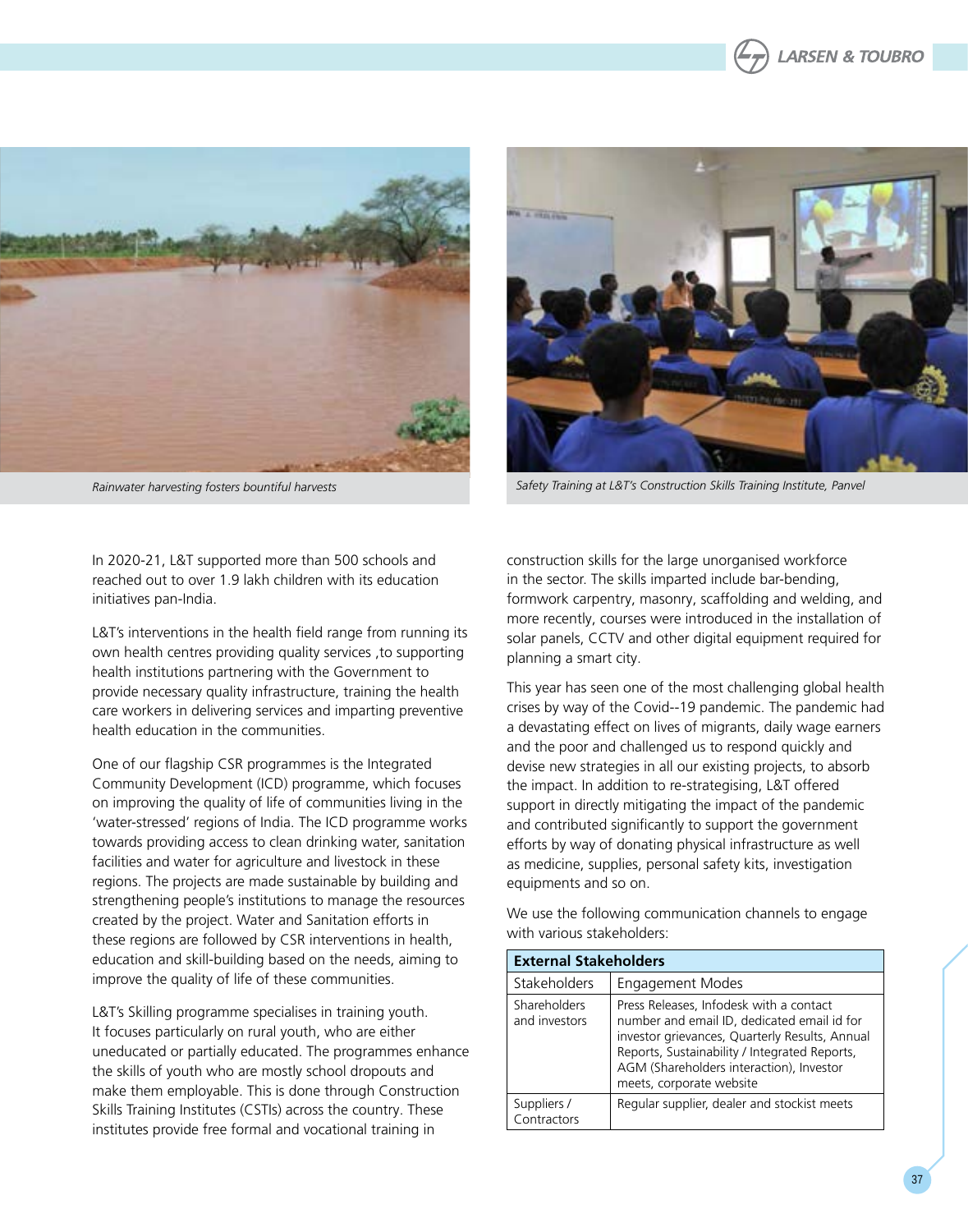

*Supplier Meets help stakeholders understand new concepts and products better Technical skills training for women*



| <b>External Stakeholders</b> |                                                                                                                                                                            |  |  |  |  |  |
|------------------------------|----------------------------------------------------------------------------------------------------------------------------------------------------------------------------|--|--|--|--|--|
| Media                        | Press Releases, Quarterly Results, Annual<br>Reports, Sustainability / Integrated Reports,<br>AGM (shareholders interaction), Access<br>information and media interactions |  |  |  |  |  |
| Community                    | Periodic feedback mechanism                                                                                                                                                |  |  |  |  |  |
| Customers                    | Regular business interactions, client<br>satisfaction surveys                                                                                                              |  |  |  |  |  |
| Government                   | Press Releases, Quarterly Results, Annual<br>Reports, Sustainability / Integrated Reports,<br>Stock Exchange filings, issue specific meetings,<br>representations          |  |  |  |  |  |

| <b>For Internal Stakeholders</b> |                                                                                                                                             |  |  |  |  |  |
|----------------------------------|---------------------------------------------------------------------------------------------------------------------------------------------|--|--|--|--|--|
| Employees                        | Employee engagement surveys for<br>improvement in employees' engagement<br>process                                                          |  |  |  |  |  |
|                                  | Circulars, Messages from Corporate and Line<br>Management                                                                                   |  |  |  |  |  |
|                                  | Corporate Social initiatives                                                                                                                |  |  |  |  |  |
|                                  | Welfare initiatives for employees and their families                                                                                        |  |  |  |  |  |
|                                  | Online news bulletins to convey topical<br>developments                                                                                     |  |  |  |  |  |
|                                  | A large bouquet of print and on-line in-house<br>magazines (some location-specific, some business-<br>specific), a CSR programme newsletter |  |  |  |  |  |
|                                  | L&T Helpdesk, toll-free number                                                                                                              |  |  |  |  |  |

# **Principle 5: Business should respect and promote Human Rights**

L&T is an Indian Multi-National Company (MNC) with a presence in 31 countries and is exposed to human rights issues. L&T publishes an annual Communication On Progress (COP) as part of its compliance to UN Global Compact (UNGC) and is a member of Global Compact Network India (GCNI). The policies and practices related to human rights are extended to subsidiary and associate companies as well. L&T's Human Resource Policy covers human rights aspects and ILO conventions. Prohibition of child labour, the prohibition of forced and compulsory labour, non-discrimination, freedom of collective bargaining, etc. are covered in our CoC for employees and Human Resource Policy. The Grantees of the CSR grant also sign the same CoC, hence ensuring endorsement of human rights at the L&T supported CSR projects.

L&T believes that every employee should have the opportunity to work in an environment free from any conduct which can be considered as Sexual Harassment.

L&T is committed to treating every employee with dignity and respect. The Company has formulated a policy on 'Protection of Women's Rights at Workplace' as per the provisions of the Sexual Harassment of Women at Workplace (Prevention, Prohibition & Redressal) Act, 2013 and Rules, 2013. The policy is applicable to all L&T establishments located in India. The policy has been widely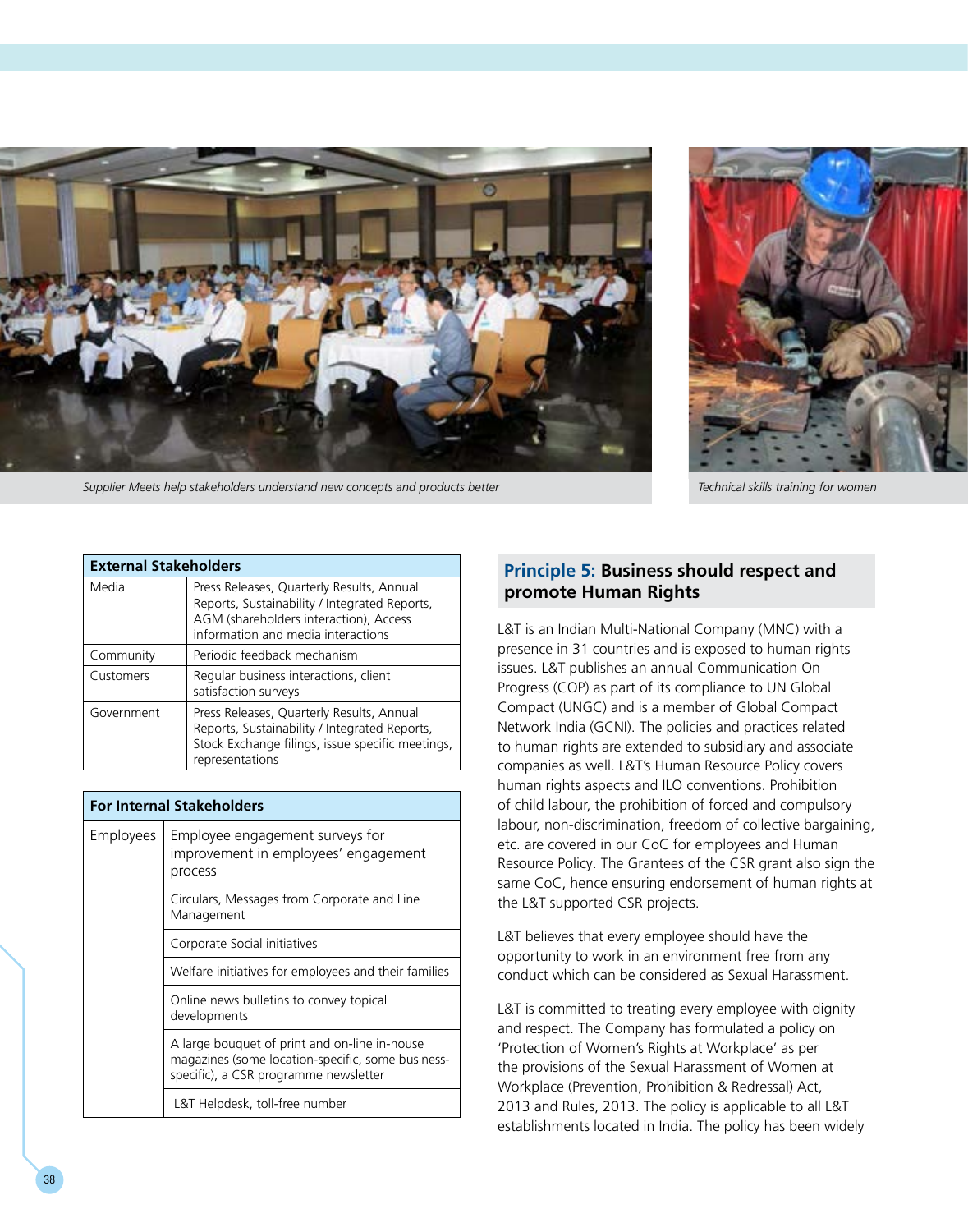



*Solar power generation at the campus of a Construction Skills Training* 



*Institute Miyawaki forest in Erode - faster, denser growth of indigenous trees*

disseminated. L&T has constituted Internal Complaints Committees to ensure implementation and compliance with the provisions of the aforesaid Act and the Rules.

This Policy encompasses the following objectives:

- To define Sexual Harassment at workplace;
- To lay down the guidelines for reporting acts of Sexual Harassment at the workplace; and
- To provide the procedure for the resolution and redressal of complaints of Sexual Harassment at workplace.

A detailed procedure for making a Complaint and initiating an Enquiry to the redressal process, and finally the process of preparation of a report within a stipulated timeline is well laid out in the Policy document. The Policy also covers Disciplinary Action for Sexual Harassment at workplace.

The policy is a part of L&T's Code of Conduct.

Training programmes and workshops for employees are organised throughout the year. The orientation programmes for new joinees include awareness sessions on prevention of sexual harassment at workplace and upholding the dignity of employees. Specific programmes have been created on the digital platform to sensitise employees to uphold the dignity of their colleagues and prevent sexual harassment at workplace. During FY 2020-21, about 13400 employees have undergone training through the programmes / workshops, including the awareness sessions held on the digital platform.

There were 3 complaints received during the F.Y. 2020-21. All the complaints were redressed as per the provisions of the Sexual Harassment of Women at Workplace (Prevention, Prohibition and Redressal) Act, 2013 and Rules, 2013.

# **Principle 6: Business should respect, protect and make efforts to restore the environment**

Environment protection and the conservation of natural resources are part of L&T's business philosophy. L&T's Corporate Environment, Health & Safety (EHS) Policy lays emphasis on incorporating environmental consideration into all business processes. As a part of our Sustainability programme, we set quantifiable targets with a timeline and action plan to achieve sustainability goals. Our Sustainability Roadmap 2021 is aligned with our business plan, LAKSHYA 2021, which incorporates measurable targets and key initiatives. The Sustainability Roadmap is extended to Subsidiary & Associate Companies and they are encouraged to set similar targets and roadmaps. Environmental risks and opportunities are periodically identified from operations and addressed at the business level.

A separate Code of Conduct has been extended to vendors and service providers which covers the need for compliance with environmental regulations, health and safety, labour practices, human rights aspects, minimum wages, freedom of association, collective bargaining, prohibition of child labour and forced and compulsory labour, ethical behaviour,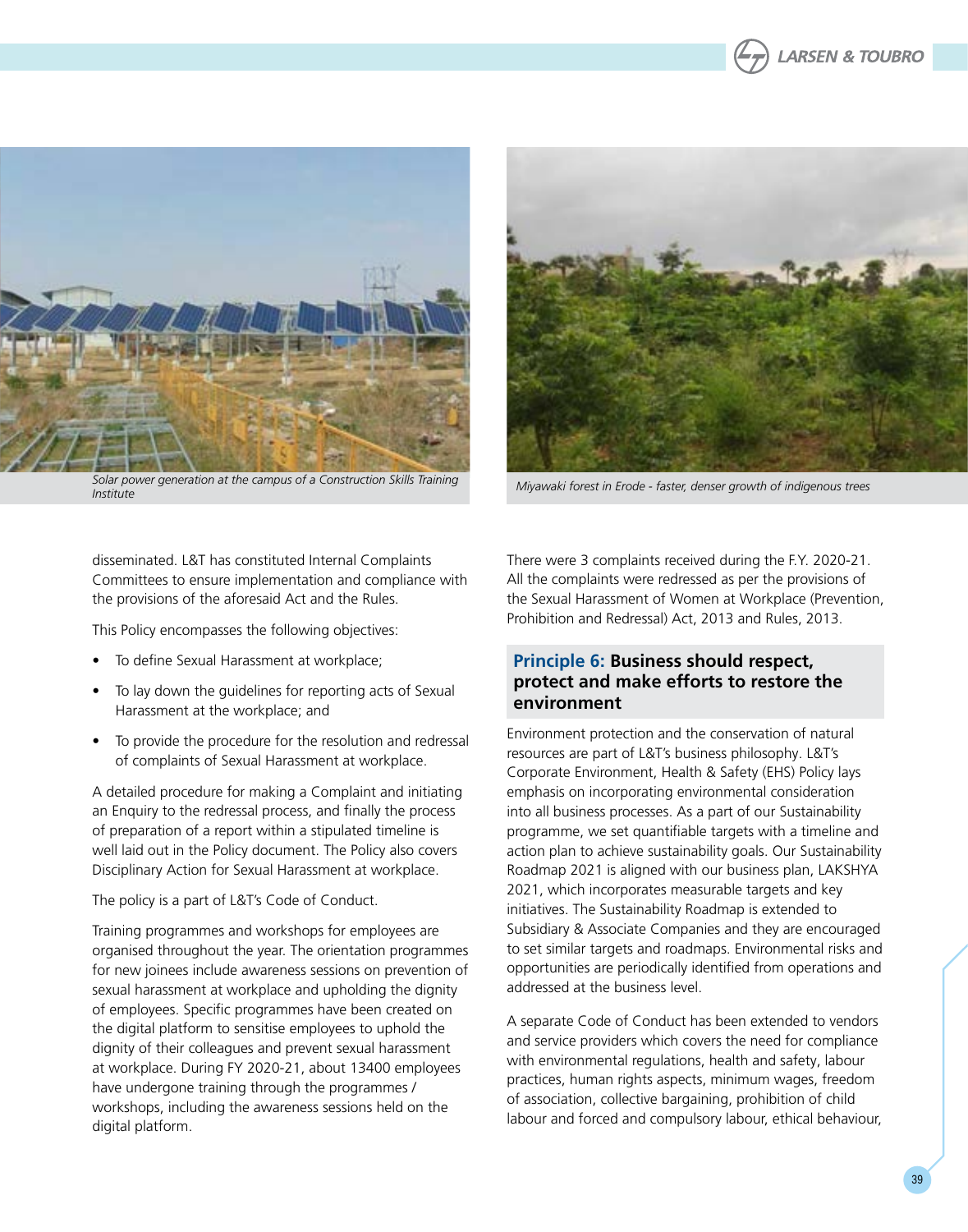

*L&T offers a range of eco-friendly services, including wastewater treatment and solar PV installation*

transparency in business processes and environment conservation. All new vendors/ service providers need to sign this combined CoC as part of the initial empanelment process.

We continue to conduct water assessment surveys at our campuses. Water conservation and rainwater harvesting are practiced within our premises. Additionally, our community interventions consist of rainwater harvesting, check-dam construction and restoration, creation of farm ponds, soil moisture conservation programmes, roof water harvesting in schools and households, etc. Our campuses have been maintaining zero-wastewater-discharge status since 2014. Our community intervention programmes have helped us to conserve more than 10142 million litres of water annually.

Our climate-change interventions programme focuses on climate-change mitigation and abatement. We focus on controlling / reducing the energy consumption intensity (GJ/billion turnover), implementing energy conservation projects and increasing the use of renewable energy in our operations. We also maintained Carbon Neutrality in two of our campuses, i.e. Powai (Mumbai) and Chennai in 2020-21 as well. We have aligned our practices with the Government of India's National Action Plan on Climate Change (NAPCC) and its eight Missions, and continue to report progress on this front in our Sustainability / Integrated Reports. Increased energy efficiency, developing low-emission technologies, building sustainable infrastructure, increasing the green cover, and dissemination of sustainability knowledge are some of the measures adopted by the organisation. We



*L&T regularly organises tree-plantation drives at its premises, project sites and allotted public areas*

also invest in lower emission and cleaner programmes, thus promoting sustainable growth.

Our green product and services portfolio helps our clients to reduce their carbon footprint. We comply with applicable environmental regulatory requirements from the State Pollution Control Board (SPCB) and Central Pollution Control Board (CPCB). Compliance with these pollution control norms is also covered by the statutory compliance certificates submitted by Business Heads on a quarterly basis. Sustainability assurance by an independent assurance agency on an annual basis covers compliance with environmental regulations, including submission of compliance reports to regulatory agencies. During 2020- 21, there were no pending or unresolved show cause / legal notices from CPCB / SPCB. Renewable energy at manufacturing campuses is utilised, wherever feasible. Currently, 7 campuses are sourcing renewable energy (wind and solar) from external sources, and 12 campuses are generating renewable energy onsite.

Fully-grown trees are natural carbon sinks, and biodiversity plays an important role in the sustenance of human lives on this planet. L&T undertakes tree plantation both within and outside its premises (as part of our CSR programme) and we engage with agencies / NGOs to conduct plantation at public places, national parks and on Government land. During the year 2020-21 more than 8 lakh trees were planted by our people in project locations across India. We continue to nurture self-sustaining forests at six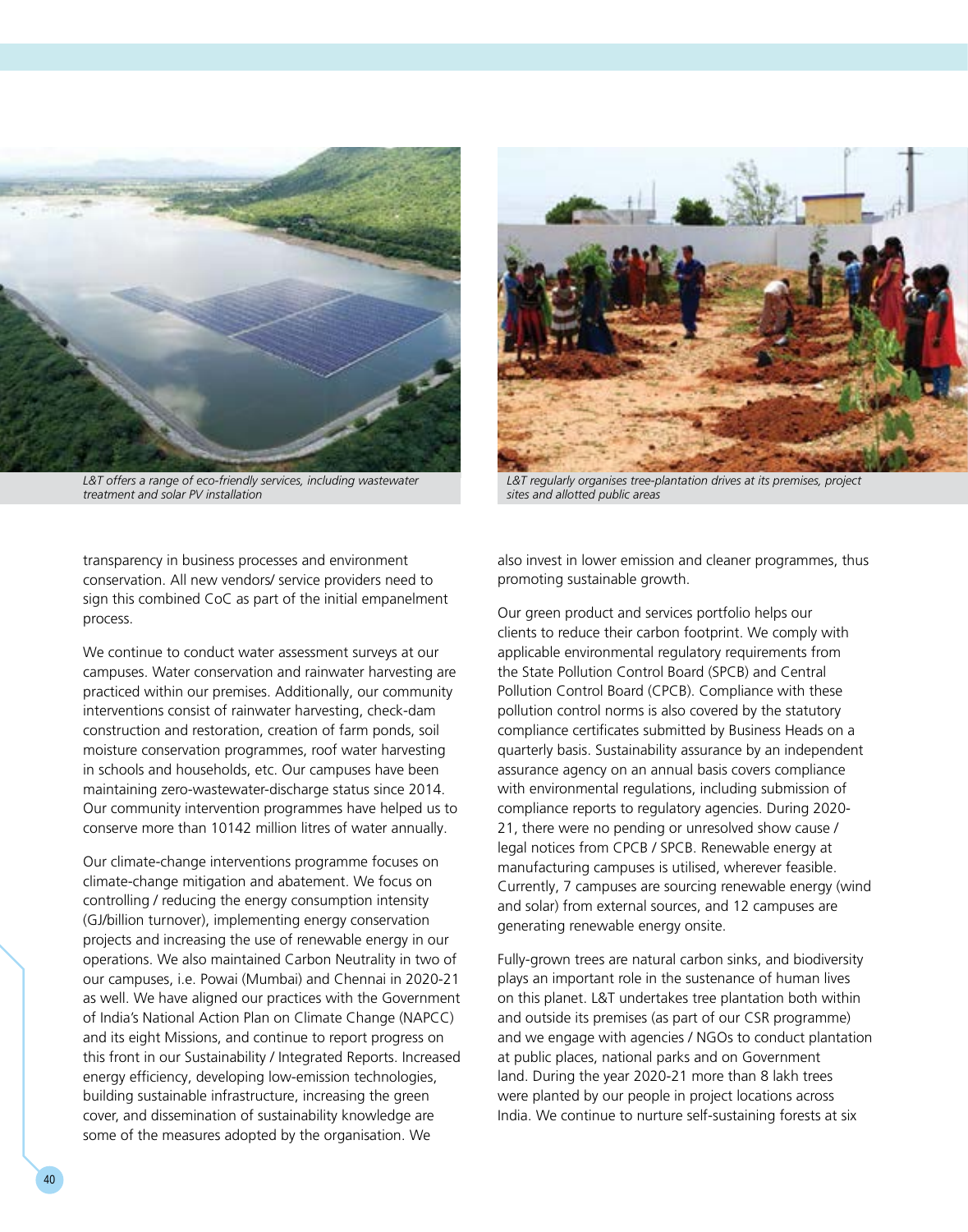



*L&T's services include advanced technology, such as drone-based CCTV surveillance for smart city projects*

locations including two in L&T campus in India through the Miyakwaki technique and green areas like public gardens are developed and maintained.

# **Principle 7: Responsible Public Advocacy**

We engage with multiple business and trade organisations and professional bodies. Our senior executives participate through active dialogue with the Government, be it on new policy consultations or by presenting views of different stakeholders. They provide their expertise and business acumen during public policy consultations and present the views of industry at large.

Industrial forums and institutes where L&T actively participates include:

- • Association of Business Communicators of India
- Associated Chambers of Commerce and Industry of India (ASSOCHAM)
- Bombay Chamber of Commerce & Industry (BCCI)
- Bureau of Indian Standards
- Construction Industry Development Council (CIDC)
- Confederation of Indian Industry Centre of Excellence for Sustainable Development (CII-CESD)
- CII Green Business Centre (GBC)
- Federation of Indian Chambers of Commerce and Industry (FICCI)
- Indian Institute of Chemical Engineers (IIChE)



*L&T's green portfolio includes green buildings and several eco-friendly products, systems and solutions*

- **National Safety Council**
- **National Fire Protection Institution**
- Indian Electrical and Electronics Manufacturers' Association (IEEMA)
- India Smart Grid Forum (ISGF)
- Central Board of Irrigation and Power (CBIP)
- India Lead Zinc Development Association (ILZDA)
- Society of Indian Defence Manufacturers (SIDM)

L&T interacts regularly with the Confederation of Indian Industry – Centre of Excellence for Sustainable Development (CII - CESD) on Sustainability and Integrated Reporting <IR> policies, regulations, and L&T is a member of <IR> lab India. The Federation of Indian Chambers of Commerce and Industry (FICCI) engages with L&T for CSR and India Sanitation Coalition. L&T regularly interacts with the Indian Institute of Corporate Affairs (IICA) on CSR- related aspects as well. L&T is also an active member of committees such as the Environment & Recycling Council by CII – Green Business Centre (GBC), CII EHS Council (Western Region), Corporate Social Responsibility (CSR), etc.

# **Principle 8: Support inclusive growth**

The following corporate policies of L&T put emphasis on inclusive growth by empowering communities and accelerating sustainable development.

**Corporate Social Responsibility Policy**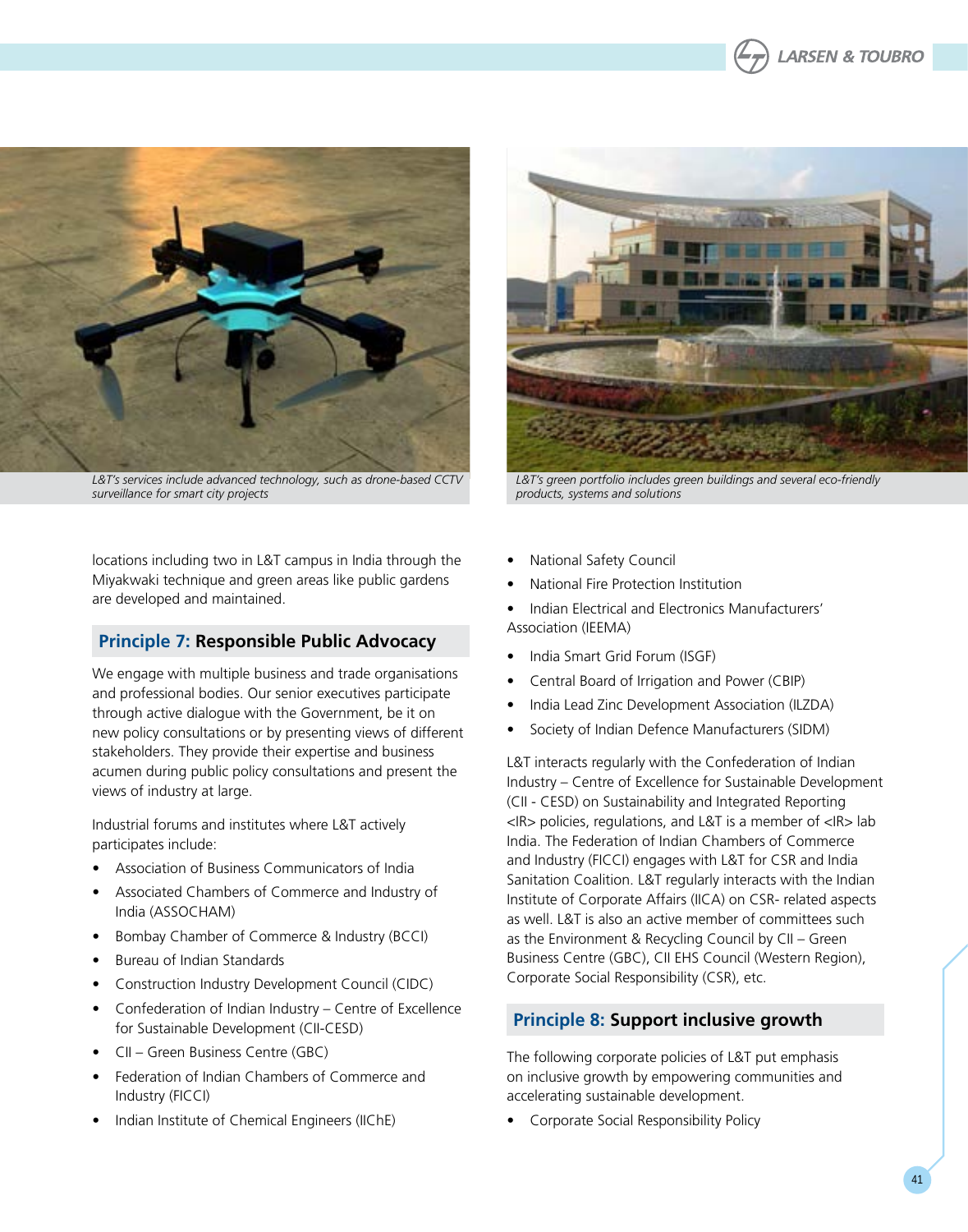



*Ration kits are distributed for Covid relief Food distribution to health workers and patients during the pandemic*

- Corporate Human Resource Policies
- Corporate Environment, Health & Safety (EHS) Policy
- Sustainability Policy

Nation-building and community development are integral to L&T's Strategic vision. The Company's CSR programmes are based on the theme 'Building India's Social Infrastructure'. The objective is to contribute positively to society, improve the quality of life of those who are at the bottom of the pyramid, provide sustainable solutions and make a meaningful impact on people's lives.

The CSR interventions of L&T are based on the CSR Policy and are in line with the Companies Act 2013 and CSR Rules 2014. The CSR Committee of the Board oversees the implementation of CSR programmes at the corporate level. They are ably supported by the core CSR team at corporate level and Sustainability and CSR SPOCs from all businesses.

We strive to provide access to essential services in health and education for the underprivileged and provide for equality of opportunity by empowering people through capacity-building and skill development.

L&T impacts communities across India through initiatives in the areas of education, health, water & sanitation and skillbuilding. From empowering students in rural areas through digital literacy to building toilet blocks in schools and improving quality of primary education. From strengthening health infrastructure to making services accessible to the

marginalised. From ensuring water reaches far-flung fields to creating access to sanitation facilities. From capability building among local communities to creating a talent bank of employable young men and women. Through each initiative, we strive to make services and resources available till the last mile.

This year, we are experiencing an unprecedented situation due to the Novel Coronavirus (Covid-19) outbreak in our country. Thus L&T contributed  $\bar{\tau}$  31.32 crore to back the Government's efforts by supporting infrastructure as well as providing supplies, food and spreading awareness.

Below are the highlights of L&T's CSR interventions focused across four key thrust areas and how we leveraged our capacity during the pandemic.

### **WATER & SANITATION**

### **Water**

- Implementation of Integrated Community Development (ICD) Programme aimed at making water available for drinking, sanitation and agriculture to communities staying in water-stressed regions of Maharashtra, Tamil Nadu and Rajasthan.
- Mobilising people to be equal partners in changing behaviours to address problems like wastage of water and overexploitation of ground water.
- Conducting educational activity on the theme of ground-water management to motivate the project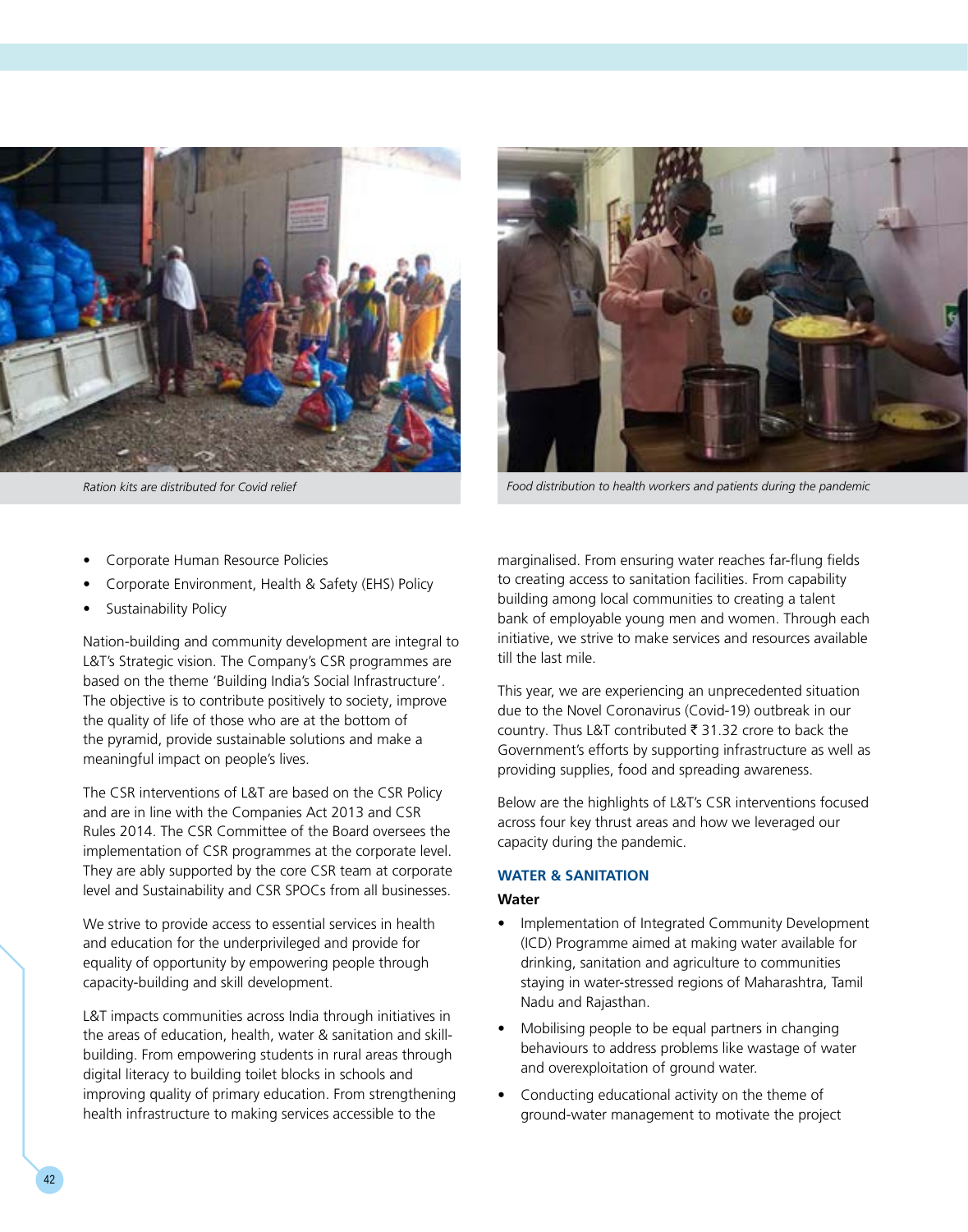



*Rally for promotion of good sanitation practices Village development commitee meeting*



community to adopt conservation measures, shift to cultivating water efficient crops and improved irrigation technologies

- Building water-harvesting and soil conservation structures like check dams, farm ponds, percolation tanks, field bunds, contour trenches and implementing other sustainable agricultural techniques like crop rotation leading to increased crop yield and hence improved agricultural viability
- Capacity building of the community members in Participatory Ground Water Management, ground water balance estimation and crop water budgeting for making them self-sufficient to monitor and analyse the data and manage use of the water efficiently
- Promoting household and school level rainwater harvesting for a sustainable solution to the drinking water problems of the project area
- Strengthening basic infrastructure and services in rural India and creating livelihood options once watersufficiency is achieved

### **Agriculture and Allied livelihoods**

- Treating and bringing undulated and fallow land under cultivation and adoption of multi cropping pattern due to availability of water and quality soil leading to improved productivity and additional income
- Organising Farmers' Field Schools for efficient irrigation

practices, water management and use of natural fertilisers which helped in improving soil structure and reduced cost of cultivation

- Diversification of annual crops to suitable dryland horticulture perennial crops to reduce cost of production and to improve the quality of produce
- Demonstrating and promoting location-specific sustainable agricultural practices such as Participatory Variety Selection, Guli method of ragi cultivation, and Systematic Rice Intensification for substantial increase in productivity
- Capacity building of dairy farmers by adopting traditional methods of heath care for livestock, construction of cattle floors and promoting azolla fodder for stabilisation and improving viability of the existing dairy farms
- Training para-vets and watershed assistants from among the community youth for sustaining and supporting the watershed management project and health care of livestock after the project comes to an end

### **Sanitation**

Community-led total sanitation approach for ensuring behavioural change on a large scale, following up and supplementing the change by supporting construction of household toilets for making communities opendefecation-free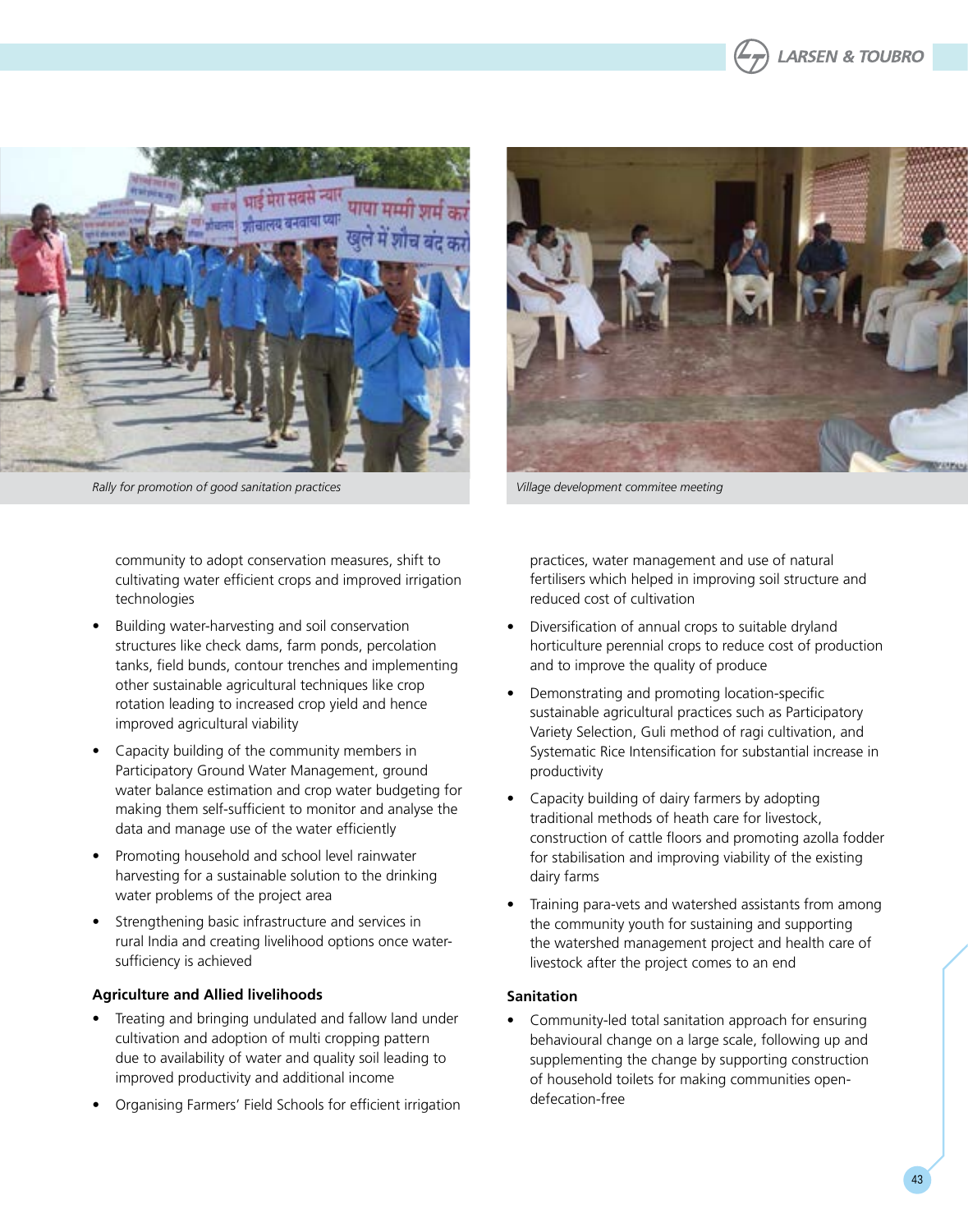

*Toilet facilities were constructed to enable villages become open-*

- Increased ownership of the project through active participation of village development committee and contribution from the local community
- School sanitation programme and collaboration with government schemes to complement and sustain the sanitation programme in the community

### **Community Cohesion and Participation**

- Capacity-building of the people's institutions like village development committees, farmers' groups and self-help groups to ensure their participation in decision-making and increased ownership
- Strengthening farmers and community groups through village meetings, exposure visits and training on leadership, planning, management and governance skills
- • Ensuring participation of women by having 50% women members in the Village Development committee and forming Self Help Groups (SHGs). Capacity-building of SHG members in managing finance and accounts as well as group dynamics, leading to collective decision making and empowerment of women to be equal partners in the development process in the community
- Sustained community action for the operation and maintenance of assets created and for further protection and development of natural resources, once the project is over

Number of beneficiaries: 110,525



*defecation-free L&T supports the education of the underprivileged*

#### **EDUCATION**

- Increasing access to quality education for underprivileged children, for example bicycles were provided to the students attending the education programme in a rural project to make the long-distance commute manageable and ensure that the students attend school
- Improving the quality of education by introducing student-centred interactive pedagogy and introduction of innovative teaching and learning techniques and aids
- Enhancing pre-primary and primary education to ensure school readiness, smooth transition from Anganwadi centres to primary schools and prevent children from dropping out
- Infrastructure development in schools for creating a conducive learning environment, including provision of basic facilities like water, toilets, etc.
- • E-learning through digitisation of content, smart classrooms and computer labs
- STEM Education Programme for encouraging scientific rigour among students with emphasis on joyful learning and introducing 21st century skills like critical thinking, communication, collaboration and creativity, to prepare students for careers focussed on technology and innovation
- Encouraging children to participate in national science events for application of learning and exposure to larger learning platforms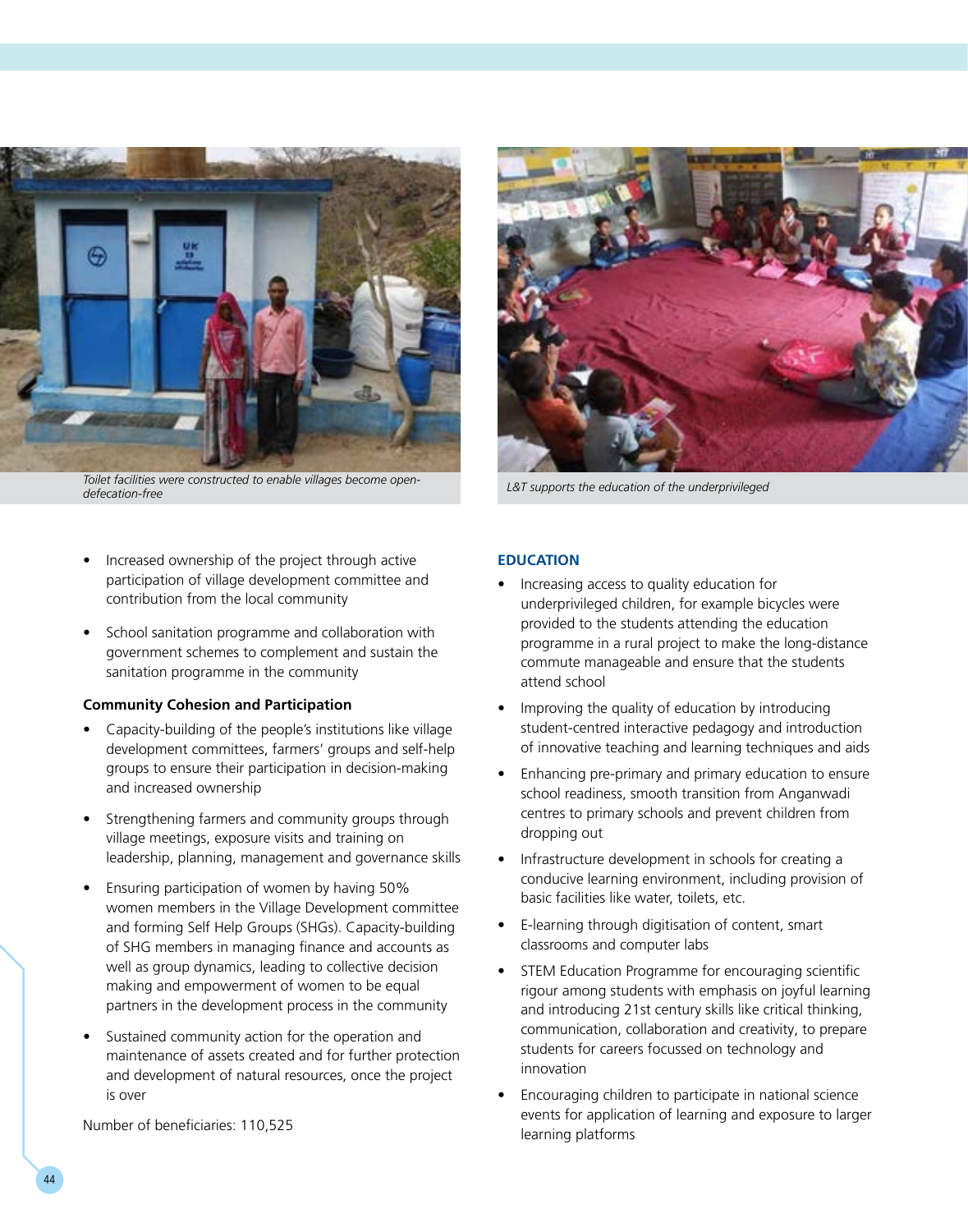



*Self Help Group Meeting – Empowerment through livelihood generation Online training for capacity-building of teachers*

- Establishing urban and rural community learning centres to provide after-school and remedial academic support to children, especially first-generation learners, and help them to cope with their curriculum, move to their potential level of learning and prevent them from dropping out
- • Organising career counselling, personality development, life-skills programmes, medical camps for overall development of the child
- Conducting extra-curricular activities where children engage in fun-filled interactive activities for emotional, cognitive, and holistic well-being
- Training students from 9th grade in core employability skills such as Spoken English, Digital Literacy, Emotional Quotient under Youth Engagement Programme
- Developing leadership by making older students take responsibility in advocacy activities pertaining to the community like mapping their community, identifying dropouts, filing requests and petitions to fix street lights, and motivating other children to join community learning centres
- • Preparing children for board examinations and supporting in college enrolment
- Running a child rights desk programme where children and parents are helped for school enrolment, getting entitlement documents and addressing issues like child labour, abuse and neglect
- Strengthening community-based monitoring mechanisms to ensure quality education and working with School Management Committees and parents' groups to provide a conducive learning environment at home
- L&T employee volunteering programme (L&T-eering) to augment the running of urban community learning centres, design low-cost teaching aids to explain concepts in science and math, organising various education sessions in resource- poor schools, such as on safety, caring for environment, celebrating days of national importance with them, organising extracurricular programmes and events for development of various art forms, mentoring children from lowincome communities to develop various aspects of their personality and mentoring young adults for confidencebuilding and making them job-ready.

Number of beneficiaries: 244,962

### **HEALT H**

#### **Urban Health Projects**

- Providing health and welfare activities for the underprivileged across its locations in India
- Conducting malnutrition and anaemia mitigation camps
- Conducting eye check-ups, blood donation camps and health awareness programmes
- Providing health services in remote locations through mobile health vans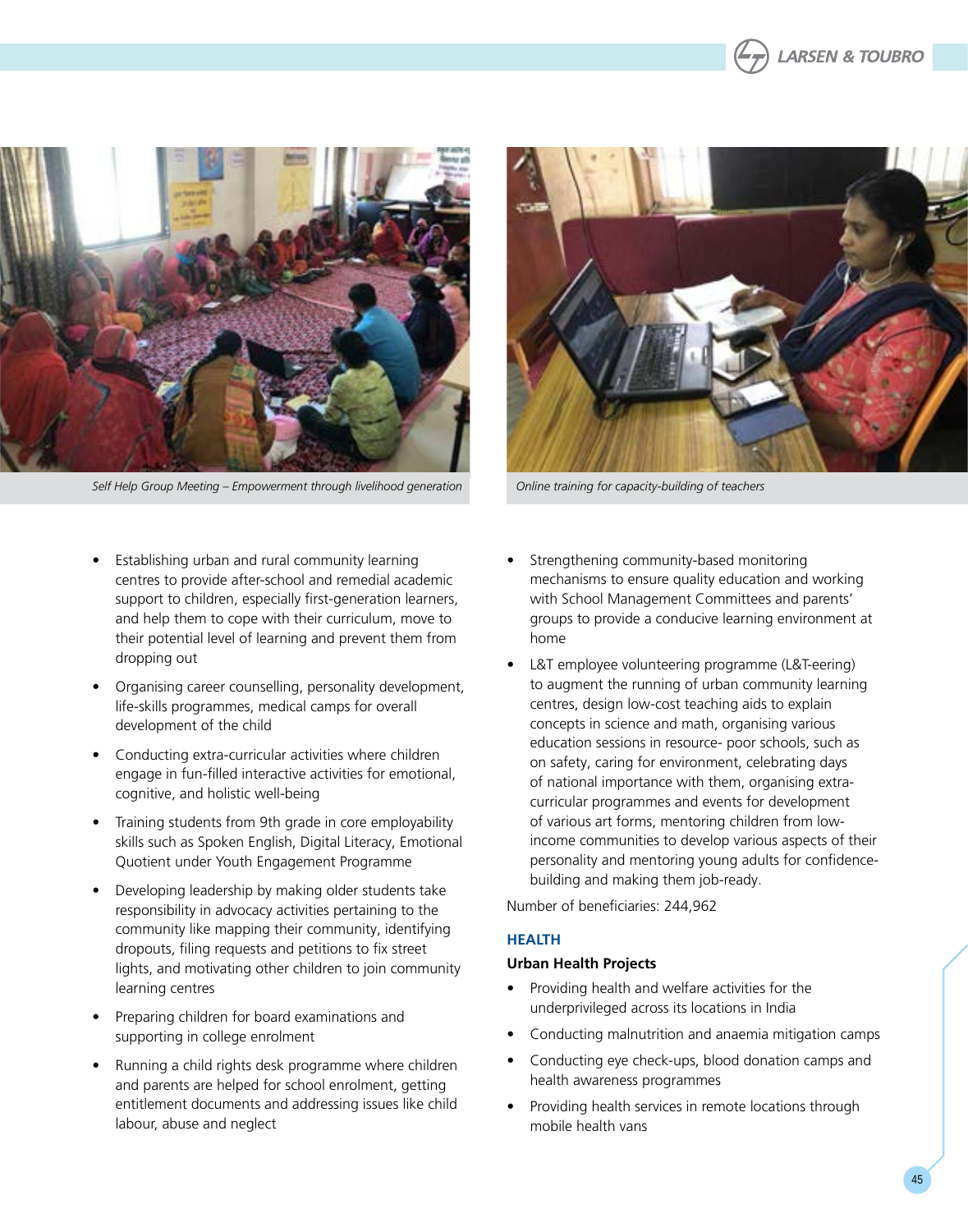

*Infrastructure support enables Government health centres to continue* 

- Dedicated health centres at 9 locations across India provide family welfare services maternal & child health care and reproductive health, speciality and superspeciality consultations, low-risk day care surgeries (capacity of 8 beds), services in diagnostic and clinical camps, immunisation and health education
- Services for psychological health including counselling child guidance clinic, physiotherapy and occupational therapy
- Outreach treatment services through satellite clinics
- TB Clinic services to treat Multi Drug Resistant Tuberculosis and counselling patients and their families
- Treating and supporting HIV / AIDS patients through Anti-Retroviral Therapy (ART) centre at Mumbai
- Artificial kidney dialysis centres at 5 locations pan-India

#### **Rural Health Projects**

- Capacity-building of para-workers to identify children with acute malnutrition before they become seriously ill and sending them to referral camps for timely detection of Severely Acute Malnutrition and provisioning treatment of children (without medical complications) with ready-to-use therapeutic foods or other nutrientrich foods at home
- Training of para-workers to conduct regular home visits, counselling with mothers and monitor children on



*services during the pandemic L&T's Health and Dialysis Centre, Vadodara*

their nutrition and health, and leveraging services from Government and strengthen linkages with ICDS and health department

- Promoting nutrition gardens and conducting recipe demonstrations and contests in the community for nutrition awareness
- Providing rural primary care health centres and Anganwadis with need-based supplies and infrastructure support to ensure quality health services
- Ensuring immunisation of mother and child and other services for children under- 5 under the Government's ICDS programme by offering information and counselling services during home visits by a trained community volunteer. This programme is run in coordination with Government front-line workers like ASHAs and ANMs.
- Training of traditional birth attendants to quide and support women for safe institutional deliveries
- Training men, women and youth in the communities on maternal and reproductive health to ensure informed decisions and responsible behaviour

Apart from regular health projects described above, Covid relief was an important initiative this year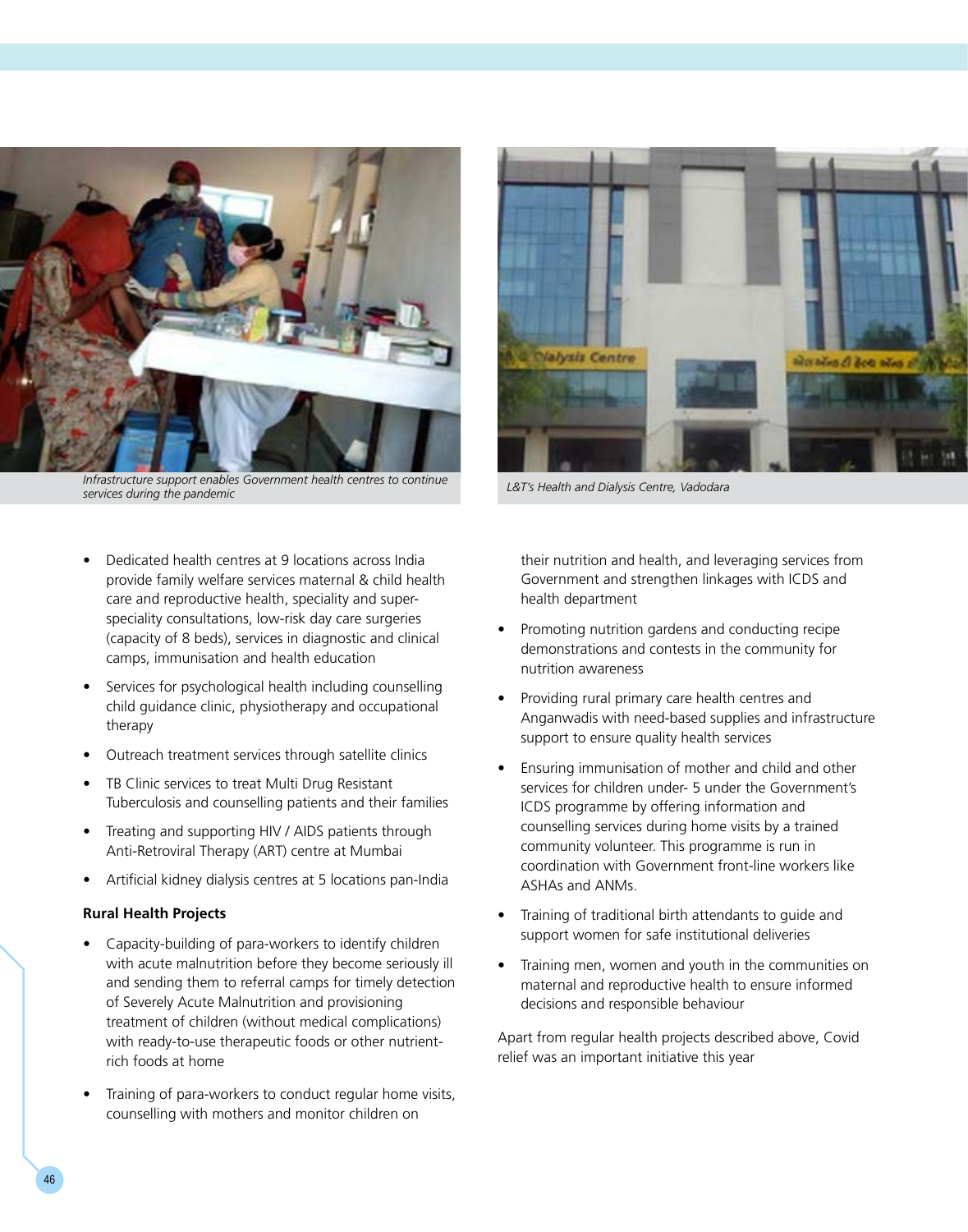



*Underprivileged youth at one of L&T's Construction Skills Training Institutes Multi-Skill Training Institute*



### **Covid Relief**

L&T has assisted in the setting up of ICUs for treating Covid-19 patients, equipped existing government hospitals with ventilators, provided of Personal Protective Equipment (PPE) kits, gloves, masks to health workers, as well as made available basic provisions food to those in need.

- Immediate relief was provided to the communities where CSR projects are implemented. Relief work was undertaken to aid the needy and vulnerable families of the children attending community learning centres by way of providing food and ration as most of them come from single-breadwinner families. Additionally, other vulnerable families in these communities were also supported by way of providing them with essentials required to survive from one day to the next. 1400 families were reached out to with dry ration kits and sanitation kits, and cooked meals were given to 8000 families.
- • L&T was one of the first supporters of the Mumbai Food Project initiated by few entrepreneurs, corporate leaders and others. The grant funding made available from L&T enabled the project to serve over 16,000 meals every day, benefitting construction workers, taxi drivers, ragpickers, beggars, street vendors, transgenders and many more.
- Additionally, 2000 meals were provided to hospital staff on Covid duty, 20000 meals were distributed to migrant workers and 11000 kg rice was distributed in Tamil Nadu
- Direct support to strengthen the health system to fight Covid included providing testing kits, N95 masks, PPE kits, ventilators, dialysis machine, beds and other hospital equipment.
- A Covid testing laboratory was constructed in U.P.

Number of beneficiaries: 822,967

#### **SKILL DEVELOPMENT**

- Providing free training in various construction skills like bar-bending, formwork carpentry, masonry, scaffolding, welding, electric wiring etc., through Construction Skills Training Institutes (CSTIs) to rural and urban youth to enhance their employability
- Introducing innovative and technology-based skilltraining in Solar PV Technician skills, OFC & CCTV Installation and Maintenance
- Digitalising CSTIs with e-learning modules
- Training CSTI trainees in safety and soft skills
- Vocational training programmes for women: Tailoring, beautician, home nursing and food processing courses
- Imparting skills and development of self-help groups at ICD locations
- Collaboration with state-run technical institutes (ITIs)

Number of beneficiaries: 35,522 (17635 - CSR+ 17,887 - LTPCT)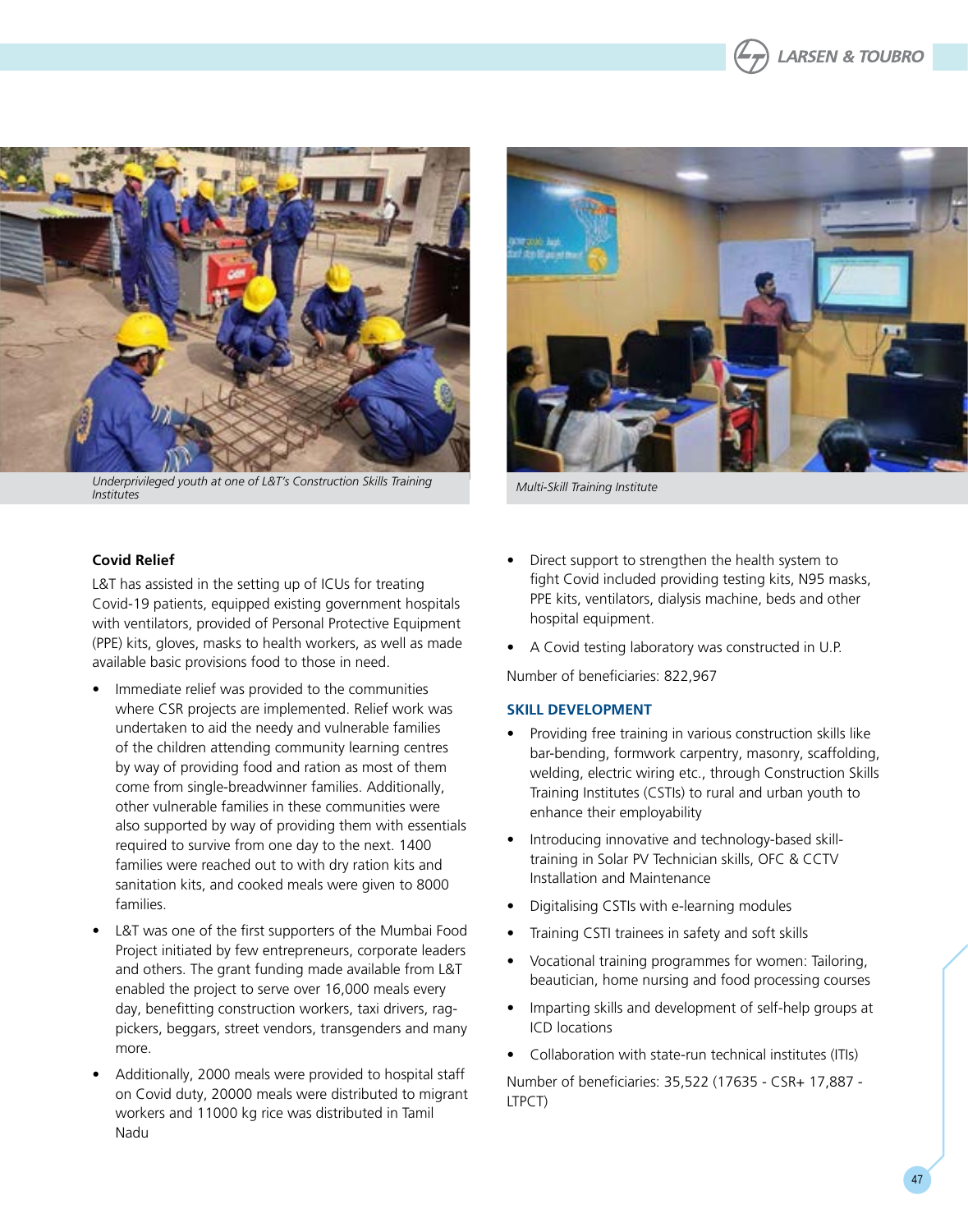

*ITI students who completed AutoCAD Training at Serampore, West Bengal Masks being prepared by trainees during skill* 



*building*

#### **Impact of Covid on CSR Projects**

Covid-19 affected a large number of daily wage earners, migrant labourers and poor across states, class, caste, gender and region. The sudden lockdown in the first wave in March 2020 led to the shutting down of schools, colleges, shops and establishments, small businesses, community outreach health services and training institutes. This led to loss of learning opportunities for many children, loss of income for families, absence of outreach health services affecting mother and child health care services and no skill training opportunities.

L&T geared up to the challenge and, after deliberation with implementing partners, re-strategised many CSR projects as follows:

- Ensured learning continuity in all the projects during closure of schools and mobilised teachers, parents and children to participate in the process of remote learning and adopted digital and remote teaching and learning methodology.
- Children lacking access to digital media were provided with worksheets and their progress monitored through home visits, involving parents in the process, while maintaining Covid safety norms.
- • Community learning centres kept children engaged through meaningful activities related to academics as well as healthy recreation through online platforms.
- In the rural as well as urban health projects the project teams joined government efforts in spreading awareness about Covid infection and safety precautions through posters, pamphlets and tele calls.
- Community health volunteers started to visit a few children each day to engage them in pre-school activity, made home visits for provision of nutrition supplements and counselled mothers on childcare services.
- The CSR team monitoring system also went digital and field services for all the CSR projects were monitored through video calls, Microsoft team meetings and diligent documentation.

Despite the Covid-19 crisis, we reached most of the services to the worst-affected communities aided by technology and innovative methods. The pandemic brought to the front crisis management skills and achieving targets in the adverse situation, turning adversity in an opportunity to reach out to people.

L&T spent ₹ 150.01 Crore 2020-21 towards CSR activities as per the Companies Act 2013.

# **Principle 9: Engage with and provide value to customers**

The range of projects, products and services offered by L&T has a far-reaching impact on customers and considerable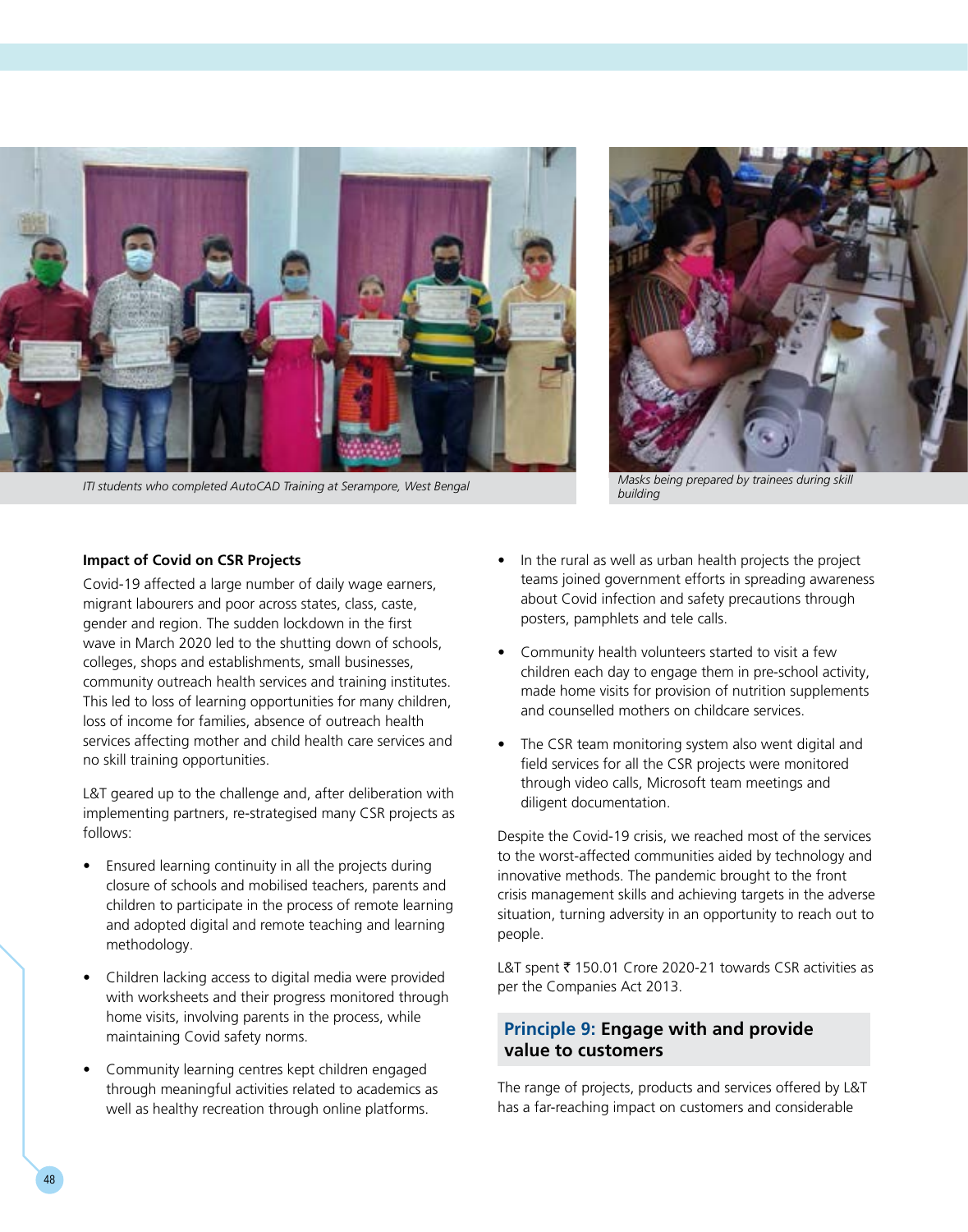

attention is consequently devoted to the design, development and execution of these offerings.

Inputs on changing customer preferences and market trends gathered from interactive customer engagement and study of markets are incorporated into products and services through training, R&D, design, testing, manufacturing and best-in-class construction methodologies. The business has also leveraged new-age technology for productivity improvements that benefit both Company and customer. These include Artificial Intelligence, Machine Learning, use of Geospatial technologies (Lidar, Radar, Sonar, Thermal, Optical), Virtual Reality (including extensive usage in worker safety applications and training), Augmented Reality, Analytics tools, Bots, Laser, Radiography, extensive use of IOT platforms and adoption of different components of the Industry 4.0 value chain. Health and safety aspects are also carefully incorporated into product lifecycles.

Products carry requisite labelling, and maintenance manuals include related specifications and codes that render transparency and provide maintenance utility to customers. Products undergo testing in conformity with national and international standards such as Indian Standards, International Organization of Standardization (ISO), RoHS (for relevant products). Training of customer personnel on product characteristics, usage and maintenance forms an integral part of services offered by L&T.

L&T's green product and services portfolio helps its clients to reduce their energy, water and material footprint and helps them to follow a low-carbon economy path. The Company regularly engages with customers through customer meets,

customer satisfaction surveys and market-based research, including training and capability building programmes for customers. Senior management actively reviews customer feedback and suggests corrective and/or preventive action as required.

A survey of 66 customers across L&T, most of whom had been associated with L&T for more than 5 years, showed our customer engagement has been excellent.



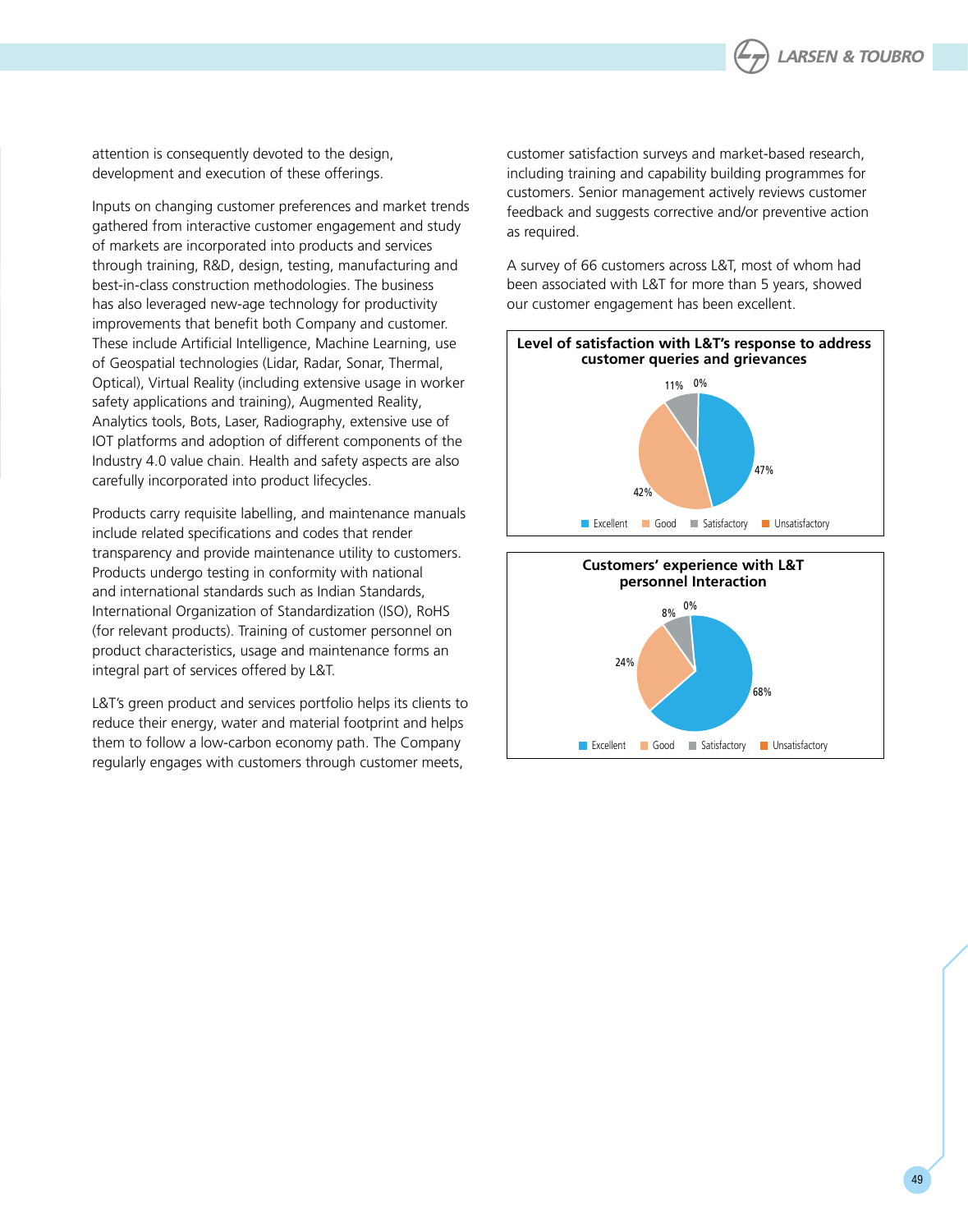### **ANNEXURE: MAPPING TO THE SEBI FRAMEWORK**

| Question                                                                                                                                                                                                                                                                            | Reference      | <b>Description</b> |
|-------------------------------------------------------------------------------------------------------------------------------------------------------------------------------------------------------------------------------------------------------------------------------------|----------------|--------------------|
|                                                                                                                                                                                                                                                                                     | <b>Section</b> | <b>Page Number</b> |
| Section A: General Information about the Company                                                                                                                                                                                                                                    |                |                    |
| Corporate Identity Number (CIN) of the Company<br>1.                                                                                                                                                                                                                                | AR             | 28                 |
| Name of the Company<br>2.                                                                                                                                                                                                                                                           |                | 28                 |
| Registered Address<br>3.                                                                                                                                                                                                                                                            |                | 28                 |
| Website<br>4.                                                                                                                                                                                                                                                                       | AR             | 28                 |
| Email id<br>5.                                                                                                                                                                                                                                                                      | AR             | 28                 |
| Financial Year Reported<br>6.                                                                                                                                                                                                                                                       | AR             | 28                 |
| Sector(s) that the Company is engaged in (industrial<br>activitycode-<br>7.<br>wise)                                                                                                                                                                                                | AR             | 28 and 29          |
| List three key products/services that the Company manufactures/<br>8.<br>provides (as in balance sheet)                                                                                                                                                                             | AR             | 29                 |
| Total number of locations where business activity is undertaken by<br>9.<br>the Company                                                                                                                                                                                             | AR             | 29                 |
| i. Number of International Locations (Provide details of major 5)                                                                                                                                                                                                                   | AR             | 29                 |
| ii. Number of National Locations                                                                                                                                                                                                                                                    | AR             | 29                 |
| 10. Markets served by the Company - Local/State/National/International                                                                                                                                                                                                              | AR             | 29                 |
| <b>Section B: Financial Details of the Company</b>                                                                                                                                                                                                                                  |                |                    |
| Paid up Capital (INR)<br>1.                                                                                                                                                                                                                                                         | AR             | 29                 |
| Total Turnover (INR)<br>2.                                                                                                                                                                                                                                                          |                | 29                 |
| 3.<br>Total profit after taxes (INR)                                                                                                                                                                                                                                                | AR             | 29                 |
| $\overline{4}$ .<br>Total spending on Corporate Social Responsibility (CSR) as<br>percentage of profit after tax (%)                                                                                                                                                                | AR             | 29                 |
| List of activities in which expenditure in 4 above has been incurred:<br>5.                                                                                                                                                                                                         | AR             | 29                 |
| <b>Section C: Other Details</b>                                                                                                                                                                                                                                                     |                |                    |
| Does the Company have any Subsidiary Company/ Companies?<br>1.                                                                                                                                                                                                                      | AR             | 29                 |
| Do the Subsidiary Company/Companies participate in the BR<br>2.<br>Initiatives of the parent company? If yes, then indicate the number<br>of such subsidiary company(s)                                                                                                             | AR             | 29                 |
| Do any other entity/entities (e.g. suppliers, distributors etc.) that<br>3.<br>the Company does business with, participate in the BR initiatives of<br>the Company? If yes, then indicate the percentage of such entity/<br>entities? [Less than 30%, 30-60%, More than 60%]        | AR             | 30                 |
| <b>Section D: BR Information</b>                                                                                                                                                                                                                                                    |                |                    |
| Details of Director/Directors responsible for BR<br>1.<br>Details of the Director/Director the BR policy/policies<br>a)<br>• DIN Number • Name • Designation<br>Details of the BR head<br>b)<br>· DIN Number (if applicable) • Name • Designation<br>· Telephone number · e-mail ID | AR             | 30                 |
| Principle-wise (as per NVGs) BR Policy / policies                                                                                                                                                                                                                                   | AR             | 30-31              |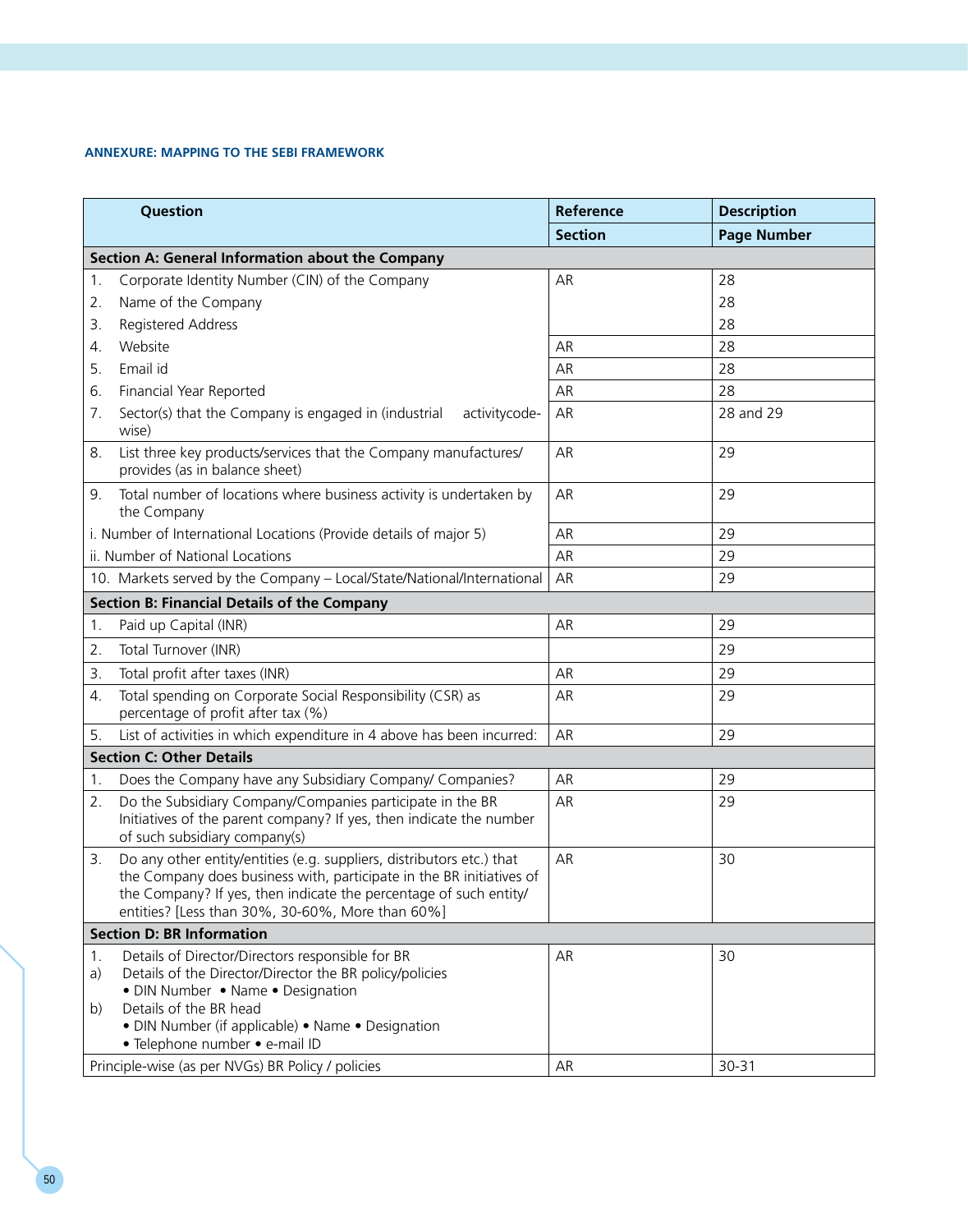

| Question                                                                                                                                                                                                                             | Reference                                                                                                                                                                                                                                                 | <b>Description</b> |
|--------------------------------------------------------------------------------------------------------------------------------------------------------------------------------------------------------------------------------------|-----------------------------------------------------------------------------------------------------------------------------------------------------------------------------------------------------------------------------------------------------------|--------------------|
|                                                                                                                                                                                                                                      | <b>Section</b>                                                                                                                                                                                                                                            | <b>Page Number</b> |
| 3. Governance Related to BR Indicate the frequency with which the<br>Board of Directors, Committee of the Board or CEO to assess the BR<br>performance of the Company. Within 3 months, 3-6 months, Annually,<br>More than 1 year.   | AR                                                                                                                                                                                                                                                        | 31                 |
| Does the Company publish a BR or a Sustainability Report? What is the<br>Hyperlink for viewing this report? How frequently it is published?                                                                                          | AR                                                                                                                                                                                                                                                        | 31                 |
| <b>Section E: Principle-wise Performance</b>                                                                                                                                                                                         |                                                                                                                                                                                                                                                           |                    |
| Principle 1: Ethics, Transparency and Accountability                                                                                                                                                                                 |                                                                                                                                                                                                                                                           |                    |
| Does the policy relating to ethics, bribery and corruption cover only the<br>company?<br>Does it extend to the Group/Joint Ventures/ Suppliers/Contractors/NGOs<br>/Others?                                                          | AR                                                                                                                                                                                                                                                        | 32-33              |
| How many stakeholder complaints have been received in the past<br>financial year and what percentage was satisfactorily resolved by the<br>management?                                                                               | The details related to<br>stakeholder complaints<br>are included in the<br>Director's Report<br>Section of this Annual<br>Report.                                                                                                                         | 32-33, 109 and 110 |
| <b>Principle 2: Sustainable Products and Services</b>                                                                                                                                                                                |                                                                                                                                                                                                                                                           |                    |
| List up to 3 of your products or services whose design has incorporated<br>social or environmental concerns, risks and/or opportunities.                                                                                             | AR                                                                                                                                                                                                                                                        | 33                 |
| For each such product, provide the following details in respect of<br>resource use (energy, water, raw material, etc.) per unit of product<br>(optional):                                                                            | AR                                                                                                                                                                                                                                                        | 33                 |
| Does the company have procedures in place for sustainable sourcing<br>(including transportation)?                                                                                                                                    | AR                                                                                                                                                                                                                                                        | 33                 |
| Has the company taken any steps to procure goods and services<br>from local & small producers, including communities surrounding their<br>place of work?                                                                             | AR                                                                                                                                                                                                                                                        | 33                 |
| If yes, what steps have been taken to improve their capacity and<br>capability of local and small vendors?                                                                                                                           | AR                                                                                                                                                                                                                                                        | 33                 |
| Does the company have a mechanism to recycle products and waste?<br>If yes what is the percentage of recycling of products and waste<br>(separately as <5%, 5-10%, >10%). Also, provide details thereof, in<br>about 50 words or so. | The Company is a<br>leading EPC solution<br>provider for Solar Photo<br>Voltaic (PV) based<br>power plants helping<br>customers save on<br>the energy bills and<br>contribute to reduction<br>of GHG emissions from<br>consumption of indirect<br>energy. |                    |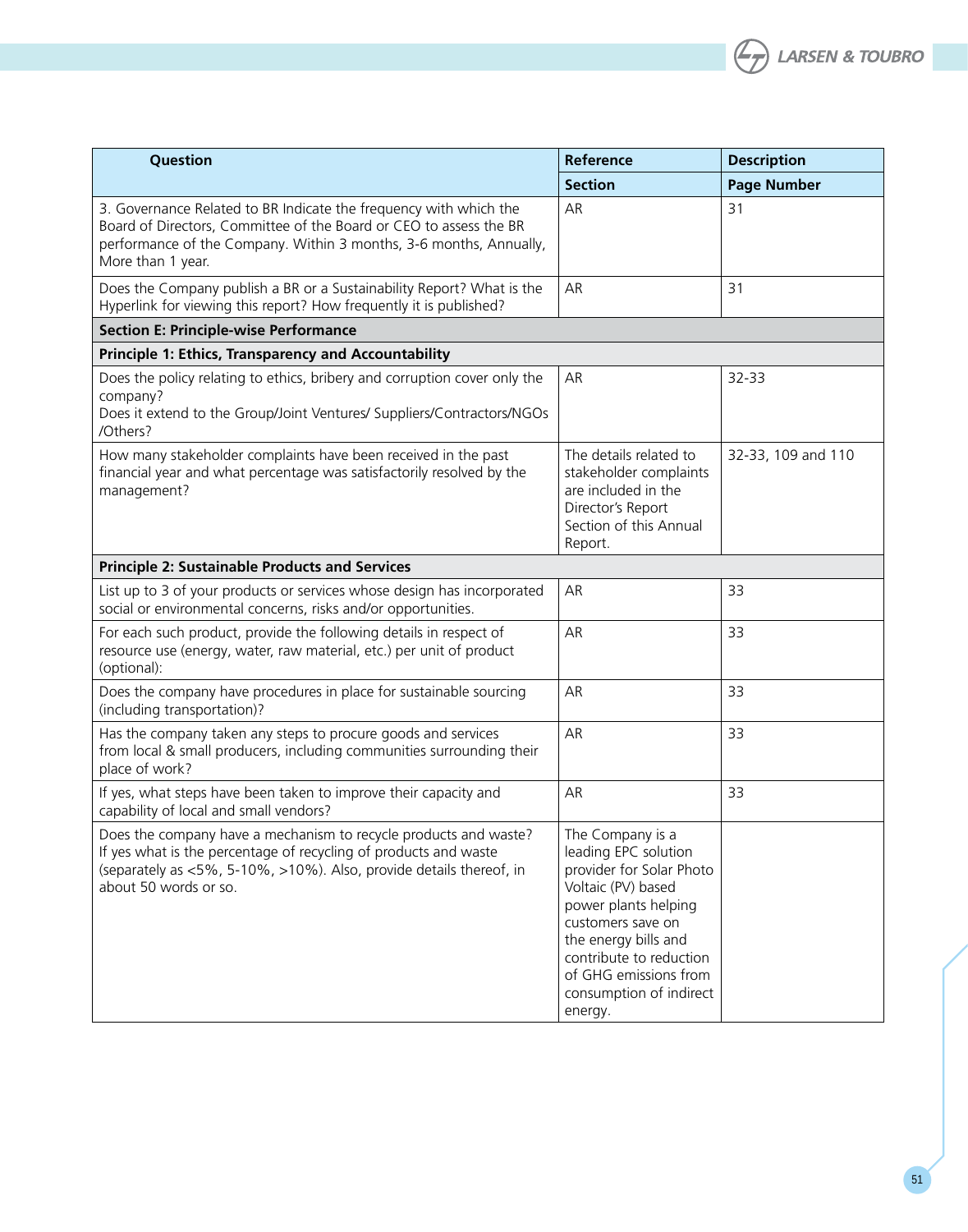| Question                                                                                                                                                                                                                                                                                                                                                                           | Reference      | <b>Description</b> |  |
|------------------------------------------------------------------------------------------------------------------------------------------------------------------------------------------------------------------------------------------------------------------------------------------------------------------------------------------------------------------------------------|----------------|--------------------|--|
|                                                                                                                                                                                                                                                                                                                                                                                    | <b>Section</b> | <b>Page Number</b> |  |
| Principle 3: Employee Well Being                                                                                                                                                                                                                                                                                                                                                   |                |                    |  |
| Total number of employees.<br>Total number of employees hired on temporary/contractual casual basis.<br>Number of permanent women employees.<br>Number of permanent employees with disabilities<br>Do you have an employee association that is recognized by<br>management?<br>What percentage of your permanent employees and members of this<br>recognized employee association? | AR             | 33-36              |  |
| Please indicate the Number of complaints relating to child labour,<br>forced labour, involuntary labour, sexual harassment in the last financial<br>year and pending, as on the end of the finacial year.                                                                                                                                                                          | AR             | 33-36              |  |
| What percentage of your under-mentioned employees were given<br>safety and skill upgradation training in the last year?                                                                                                                                                                                                                                                            | AR             | 33-36              |  |
| Principle 4: Valuing Marginalized Stakeholders                                                                                                                                                                                                                                                                                                                                     |                |                    |  |
| Has the company mapped its internal and external stakeholders?                                                                                                                                                                                                                                                                                                                     | AR             | 36-38              |  |
| Out of the above, has the company identified the disadvantaged,<br>vulnerable & marginalized stakeholders? Are there any special initiatives<br>taken by the company to engage with the disadvantaged, vulnerable<br>and marginalized stakeholders.                                                                                                                                | AR             | 36-38              |  |
| <b>Principle 5: Human Rights</b>                                                                                                                                                                                                                                                                                                                                                   |                |                    |  |
| Does the policy of the company on human rights cover only the<br>company or extend to the Group/Joint Ventures/Suppliers<br>Contractors/NGOs/Others?                                                                                                                                                                                                                               | AR             | 38-39              |  |
| How many stakeholder complaints have been received in the past<br>financial year and what percent was satisfactorily resolved by the<br>management?                                                                                                                                                                                                                                | AR             | 38-39              |  |
| <b>Principle 6: Environment</b>                                                                                                                                                                                                                                                                                                                                                    |                |                    |  |
| Does the policy relate to Principle 6 cover only the company or extends<br>to the Group/Joint Ventures/Suppliers/Contractors NGOs/others?                                                                                                                                                                                                                                          | AR             | 39-41              |  |
| Does the company have strategies/ initiatives to address global<br>environmental issues such as climate change, global warming, etc?                                                                                                                                                                                                                                               | AR             | 39-41              |  |
| Does the company identify and assess potential environmental risks?                                                                                                                                                                                                                                                                                                                | AR             | 39-41              |  |
| Does the company have any project related to Clean Development<br>Mechanism?                                                                                                                                                                                                                                                                                                       | AR             | 39-41              |  |
| Has the company undertaken any other initiatives on $-$ clean<br>technology, energy efficiency, renewable energy, etc.? Y/N.                                                                                                                                                                                                                                                       | AR             | 39-41              |  |
| Are the Emissions/Waste generated by the company within the<br>permissible limits given by CPCB/SPCB for the financial year being<br>reported?                                                                                                                                                                                                                                     | AR             | 39-41              |  |
| Number of show cause/ legal notices received from CPCB/SPCB which<br>are pending (i.e. not resolved to satisfaction) as on end of Financial Year.                                                                                                                                                                                                                                  | AR             | 39-41              |  |